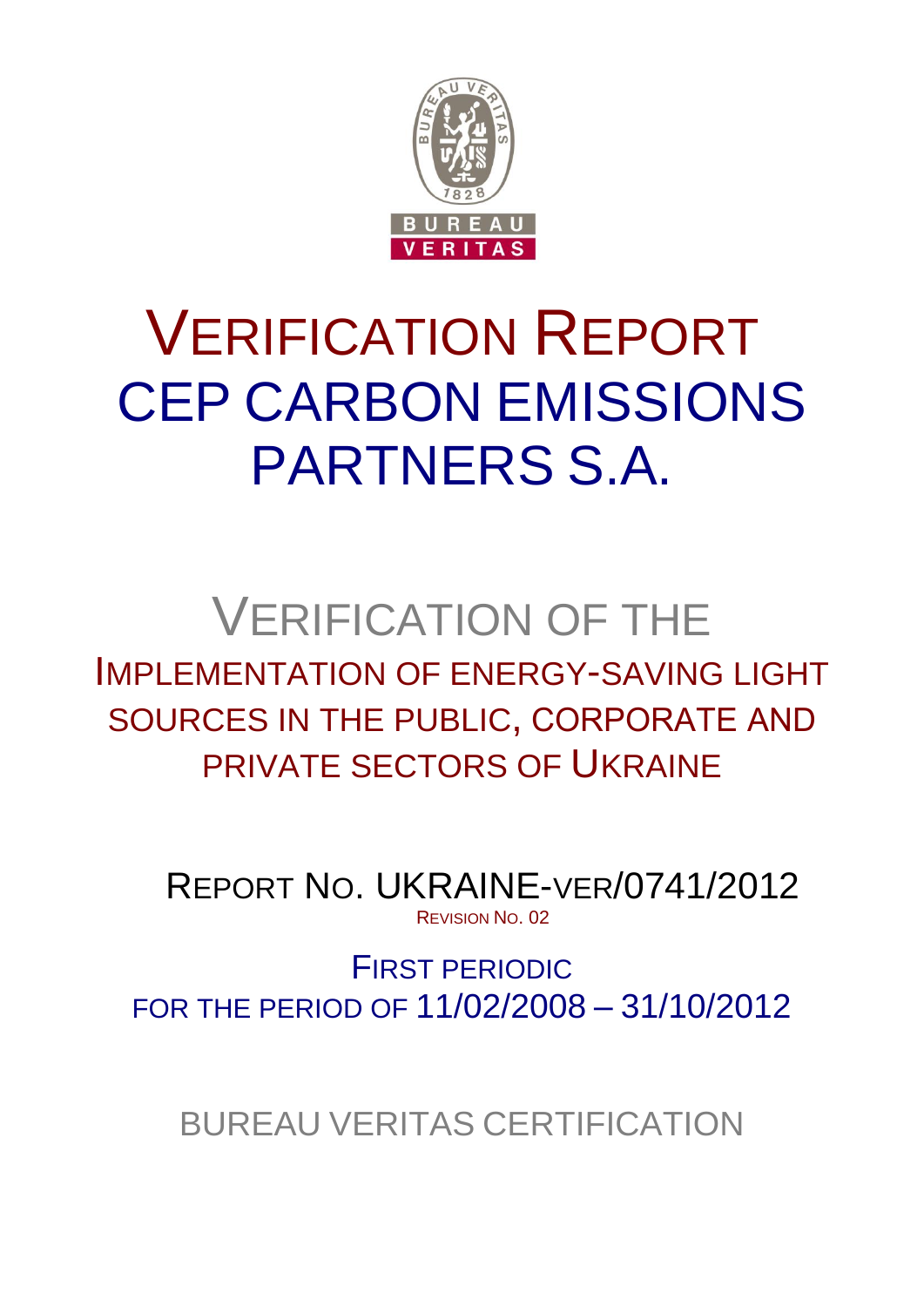#### **BUREAU VERITAS CERTIFICATION**

#### Report No: UKRAINE-ver/0741/2012



#### **VERIFICATION REPORT**

| Date of first issue:<br>02/11/2012                                                                                                                                                                                                                     | Organizational unit:<br><b>Bureau Veritas Certification</b><br><b>Holding SAS</b>                                                                                                                                                                                                                                                                                                                                                                                                                                                                                                                                                                                                                |  |
|--------------------------------------------------------------------------------------------------------------------------------------------------------------------------------------------------------------------------------------------------------|--------------------------------------------------------------------------------------------------------------------------------------------------------------------------------------------------------------------------------------------------------------------------------------------------------------------------------------------------------------------------------------------------------------------------------------------------------------------------------------------------------------------------------------------------------------------------------------------------------------------------------------------------------------------------------------------------|--|
| Client:<br><b>CEP CARBON EMISSIONS</b><br>PARTNERS S.A.                                                                                                                                                                                                | Client ref.:<br><b>Fabian Knodel</b>                                                                                                                                                                                                                                                                                                                                                                                                                                                                                                                                                                                                                                                             |  |
| Summary:<br>as well as the host country criteria.                                                                                                                                                                                                      | Bureau Veritas Certification has made the 1st periodic verification for the period of 11/02/2008-31/10/2012 of<br>the "Implementation of energy-saving light sources in the public, corporate and private sectors of Ukraine"<br>project of CEP CARBON EMISSIONS PARTNERS S.A. located in the territory of Ukraine, and applying JI<br>specific approach, on the basis of UNFCCC criteria for the JI, as well as criteria given to provide for consistent<br>project operations, monitoring and reporting. UNFCCC criteria (but for the crediting period) refer to Article 6 of<br>the Kyoto Protocol, the JI rules and modalities and the subsequent decisions by the JI Supervisory Committee, |  |
|                                                                                                                                                                                                                                                        | The verification scope is defined as a periodic independent review and ex post determination by the Accredited<br>Entity of the monitored reductions in GHG emissions during defined verification period, and consisted of the<br>following three phases: i) desk review of the monitoring report against project design and the baseline and<br>monitoring plan; ii) follow-up interviews with project stakeholders; iii) resolution of outstanding issues and the<br>issuance of the final verification report and opinion. The overall verification, from Contract Review to<br>Verification Report & Opinion, was conducted using Bureau Veritas Certification internal procedures.          |  |
| Actions Requests (CR, CAR and FAR), presented in Appendix A.                                                                                                                                                                                           | The first output of the verification process is a list of Clarification, Corrective Actions Requests, Forward                                                                                                                                                                                                                                                                                                                                                                                                                                                                                                                                                                                    |  |
| for the monitoring period from 11/02/2008 to 31/10/2012.                                                                                                                                                                                               | In summary, Bureau Veritas Certification confirms that the project is implemented as planned and described in<br>approved project design documents. Installed equipment being essential for generating emission reduction<br>runs reliably and is calibrated appropriately. The monitoring system is in place and the project is generating<br>GHG emission reductions. The GHG emission reduction is calculated accurately and without material errors,<br>omissions, or misstatements, and the emission reductions issued totalize 5 275 947 tonnes of CO2 equivalent                                                                                                                          |  |
|                                                                                                                                                                                                                                                        | Our opinion relates to the project's GHG emissions and resulting GHG emission reductions reported and<br>related to the approved project baseline and monitoring, and its associated documents.                                                                                                                                                                                                                                                                                                                                                                                                                                                                                                  |  |
| Report No.:<br>Subject Group:<br>UKRAINE-ver/0741/2012<br>JI                                                                                                                                                                                           |                                                                                                                                                                                                                                                                                                                                                                                                                                                                                                                                                                                                                                                                                                  |  |
| Project title:<br>'Implementation of energy-saving light sources in the<br>public, corporate and private sectors of Ukraine"                                                                                                                           |                                                                                                                                                                                                                                                                                                                                                                                                                                                                                                                                                                                                                                                                                                  |  |
| Work carried out by:<br>Viacheslav Yeriomin<br>Team Leader, Climate<br>$\qquad \qquad -$<br>Change Lead Verifier<br>Volodymyr Kulish - Team Member, Climate Change<br>Lead Verifier<br>Work reviewed by:<br>Ivan Sokolov - Internal Technical Reviewer | $\boxtimes$<br>No distribution without permission from the                                                                                                                                                                                                                                                                                                                                                                                                                                                                                                                                                                                                                                       |  |
| Work approved by:<br>Ivan Sokolov - Climate Change Operational<br>Manager<br>Date of this revision:<br>Rev. No.:                                                                                                                                       | Client or responsible organizational unit<br>Certification<br>Limited distribution<br>Number of pages                                                                                                                                                                                                                                                                                                                                                                                                                                                                                                                                                                                            |  |
| 06/11/2012<br>02<br>29                                                                                                                                                                                                                                 | Unrestricted distribution                                                                                                                                                                                                                                                                                                                                                                                                                                                                                                                                                                                                                                                                        |  |

 $\overline{2}$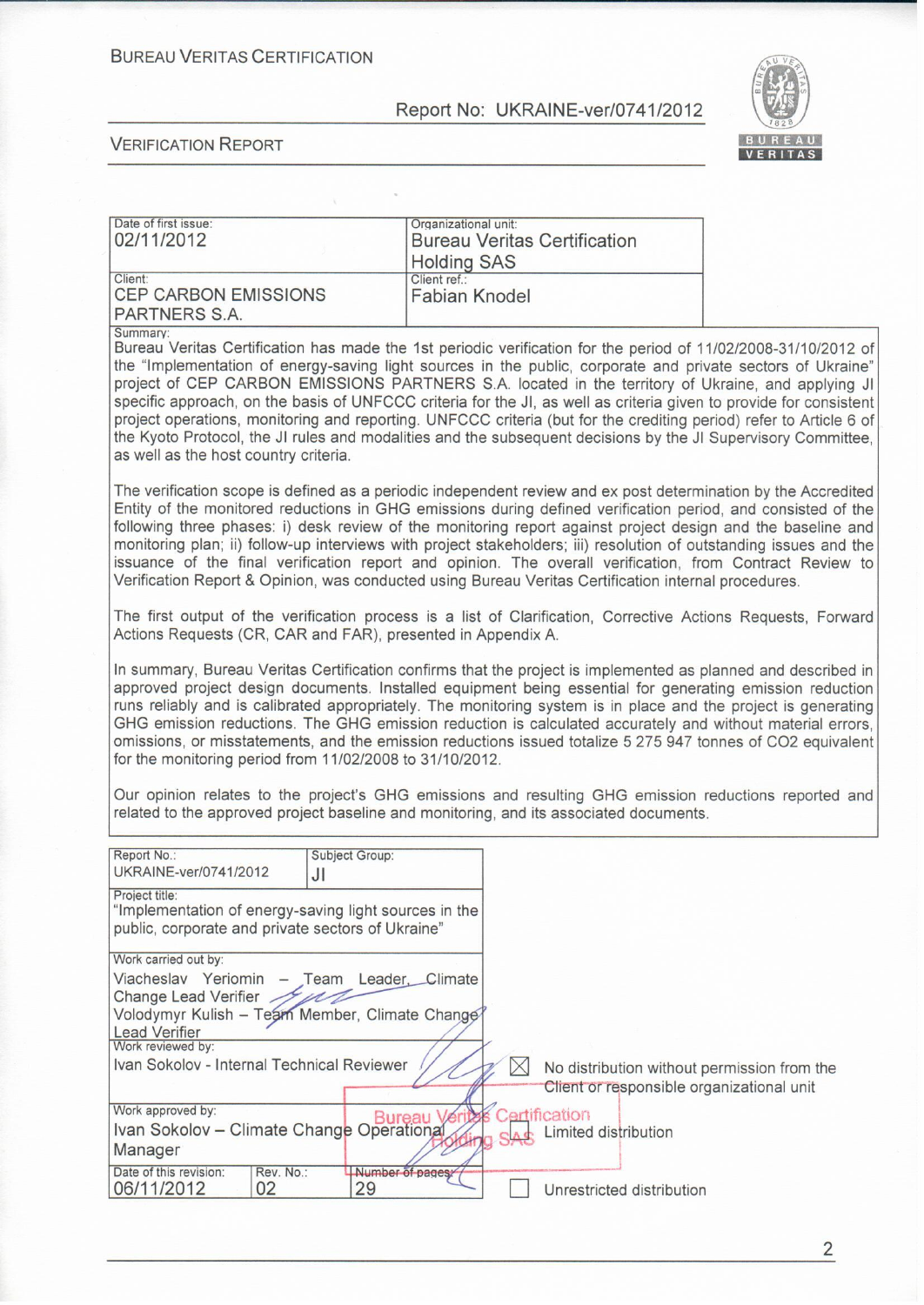#### VERIFICATION REPORT

# *Table of Contents Page*

| $\mathbf{1}$   |                                                                                |                 |
|----------------|--------------------------------------------------------------------------------|-----------------|
| 1.1            | Objective                                                                      | $\overline{4}$  |
| 1.2            | Scope                                                                          | $\overline{4}$  |
| 1.3            | <b>Verification Team</b>                                                       | 4               |
| $\overline{2}$ |                                                                                |                 |
| 2.1            | <b>Review of Documents</b>                                                     | 5               |
| 2.2            | Follow-up Interviews                                                           | 5               |
| 2.3            | Resolution of Clarification, Corrective and Forward Action Requests            | 6               |
| 3              |                                                                                |                 |
| 3.1            | Remaining issues and FARs from previous verifications                          | $7\phantom{.0}$ |
| 3.2            | Project approval by Parties involved (90-91)                                   | $\overline{7}$  |
| 3.3            | Project implementation (92-93)                                                 | 8               |
| 3.4            | Compliance of the monitoring plan with the monitoring methodology<br>$(94-98)$ | 10              |
|                |                                                                                |                 |
| 3.5            | Revision of monitoring plan (99-100)                                           | 11              |
| 3.6            | Data management (101)                                                          | 11              |
| 3.7            | Verification regarding programmes of activities (102-110)                      | 13              |
| 4              |                                                                                |                 |
| 5              |                                                                                |                 |
|                | APPENDIX A: COMPANY PROJECT VERIFICATION PROTOCOL 19                           |                 |

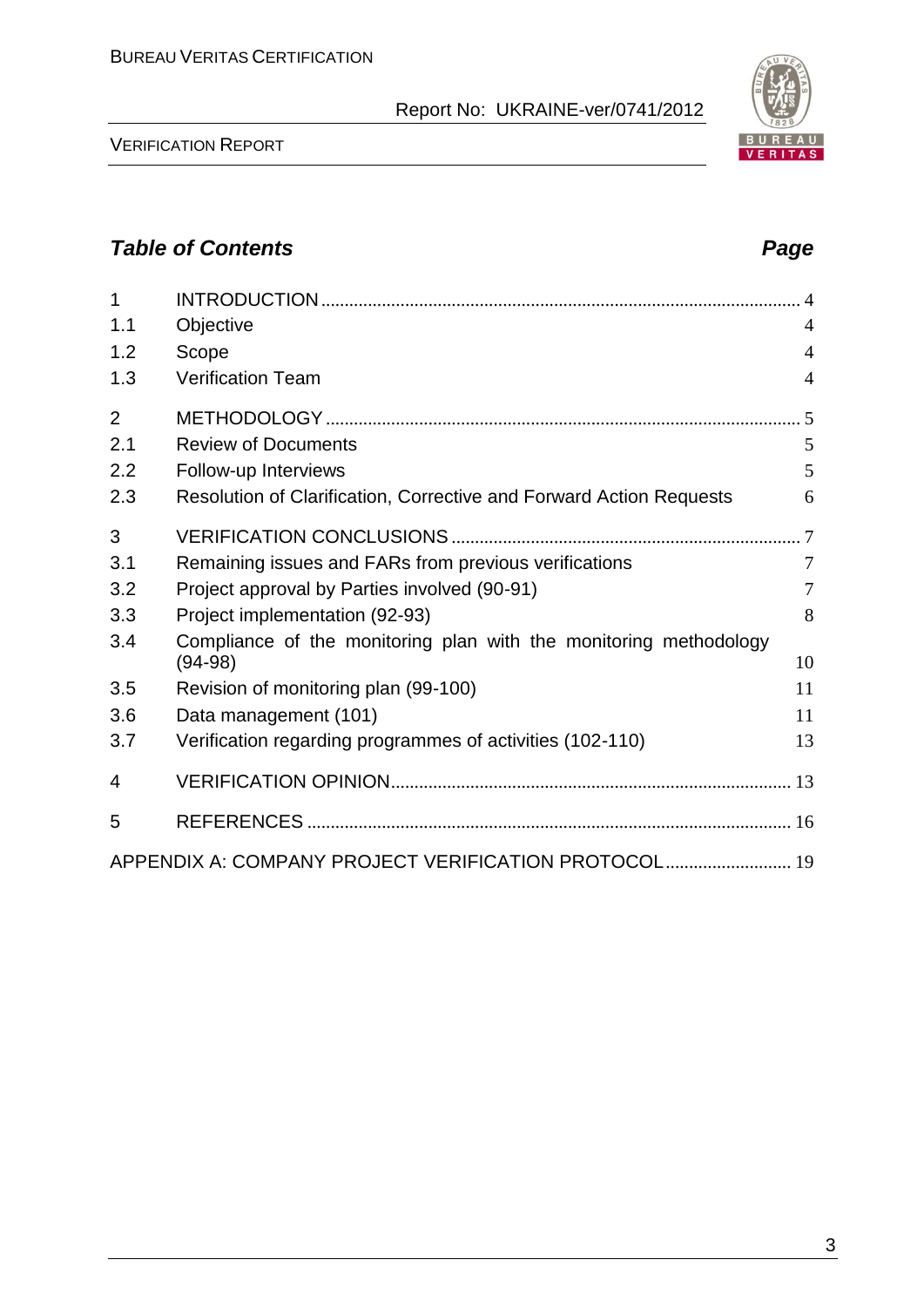

VERIFICATION REPORT

# **1 INTRODUCTION**

CEP CARBON EMISSIONS PARTNERS S.A. has commissioned Bureau Veritas Certification to verify the emissions reductions of its JI project "Implementation of energy-saving light sources in the public, corporate аnd private sectors of Ukraine" (hereafter called "the project") implemented in the territory of Ukraine.

This report summarizes the findings of the verification of the project, performed on the basis of UNFCCC criteria, as well as crite ria given to provide for consistent project operations, monitoring and reporting.

The verification covers the period from February 11, 2008 to October 31, 2012.

# **1.1 Objective**

Verification is the periodic independent review and ex post determination by the Accredited Independent Entity of the monitored reductions in GHG emissions during defined verification period.

The objective of verification can be divided in Initial Verification and Periodic Verification.

UNFCCC criteria refer to Article 6 of the Kyoto Protocol, the JI rules and modalities and the subsequent decisions by the JI Supervisory Committee, as well as the host country criteria.

# **1.2 Scope**

The verification scope is defined as an independent and objective review of the project design document, the project's baseline study, monitoring plan and monitoring report, and other relevant documents. The information in these documents is reviewed against Kyoto Protocol requirements, UNFCCC rules and associated interpretations.

The verification is not meant to provide any consulting towards the Client. However, stated requests for clarifications, corrective and/or forward actions may provide input for improvement of the project monitoring towards reductions in the GHG emissions.

# **1.3 Verification Team**

The verification team consists of the following personnel:

Viacheslav Yeriomin

Bureau Veritas Certification Team Leader, Climate Change Lead Verifier

Volodymyr Kulish

Bureau Veritas Certification Team Member, Climate Change Lead Verifier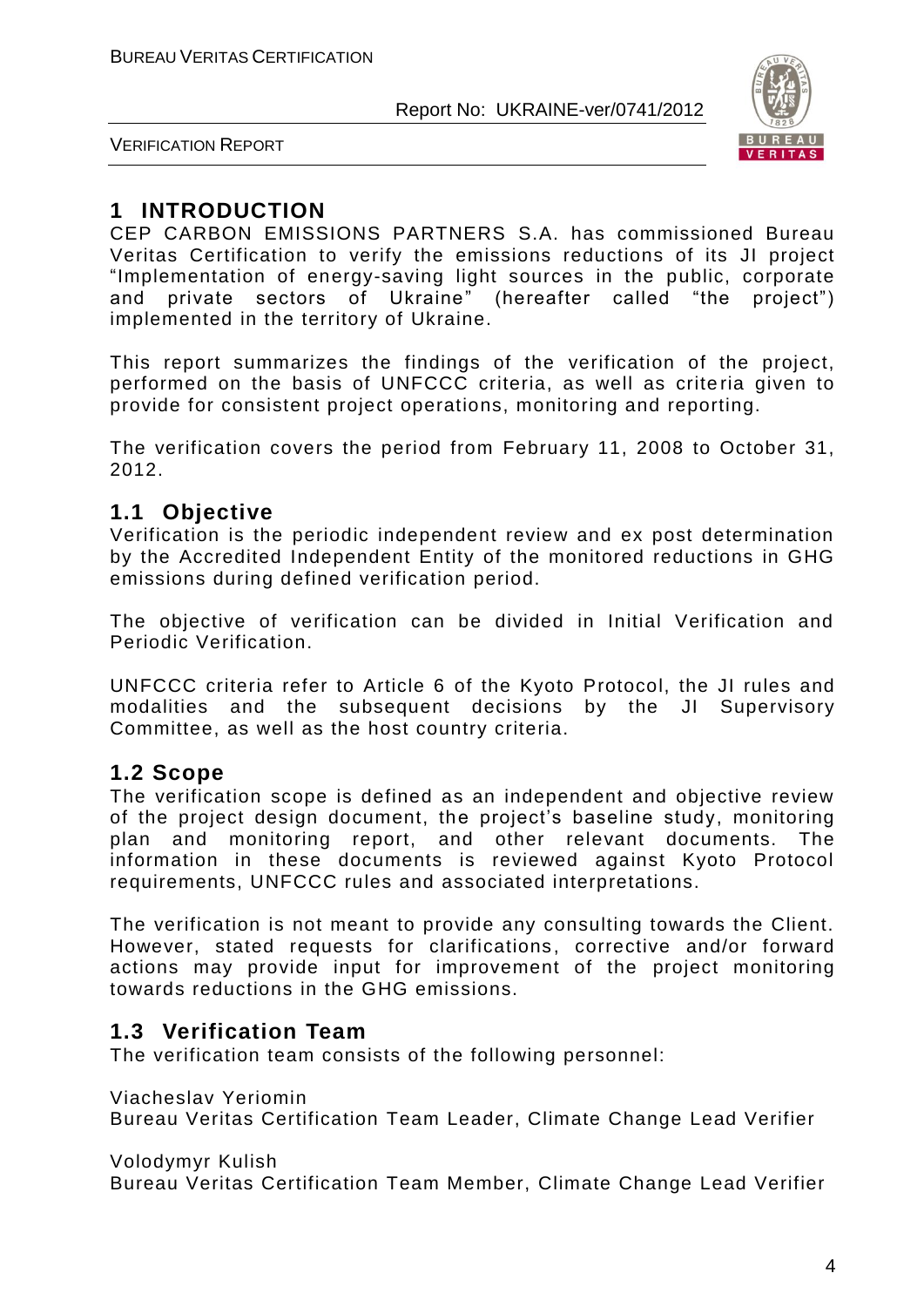

VERIFICATION REPORT

This verification report was reviewed by:

Ivan Sokolov

Bureau Veritas Certification Internal Technical Reviewer

# **2 METHODOLOGY**

The overall verification, from Contract Review to Verification Report & Opinion, was conducted using Bureau Veritas Certification internal procedures.

In order to ensure transparency, a verification protocol was customized for the project, according to the version 01 of the Joint Implementation Determination and Verification Manual, issued by the Joint Implementation Supervisory Committee at its 19 meeting on 04/12/2009. The protocol shows, in a transparent manner, criteria (requirements), means of verification and the results from verifying the identified criteria. The verification protocol serves the following purposes:

- It organizes, details and clarifies the requirements a JI project is expected to meet;
- It ensures a transparent verification process where the verifier will document how a particular requirement has been verified and the result of the verification.

The completed verification protocol is enclosed in Appendix A to this report.

# **2.1 Review of Documents**

The Monitoring Report (MR) submitted by CEP CARBON EMISSIONS PARTNERS S.A. and additional background documents related to the project design and baseline, i.e. country Law, Project Design Document (PDD), Approved CDM methodology, Determination Report of the project issued by Bureau Veritas Certification Holding SAS, No. UKRAINEdet/0724/2012 version 02 dated 04/10/2012, Guidance on criteria for baseline setting and monitoring, Host party criteria, Kyoto Protocol, Clarifications on Verification Requirements to be Checked by an Accredited Independent Entity were reviewed.

The verification findings presented in this report relate to the Monitoring Report for the period of 11/02/2008 – 31/10/2012, version 01 dated 01/11/2012 and version 02 dated 05/11/2012, and project as described in the determined PDD.

# **2.2 Follow-up Interviews**

On 05/11/2012 Bureau Veritas Certification performed (on-site) interviews with project stakeholders to confirm selected information and to resolve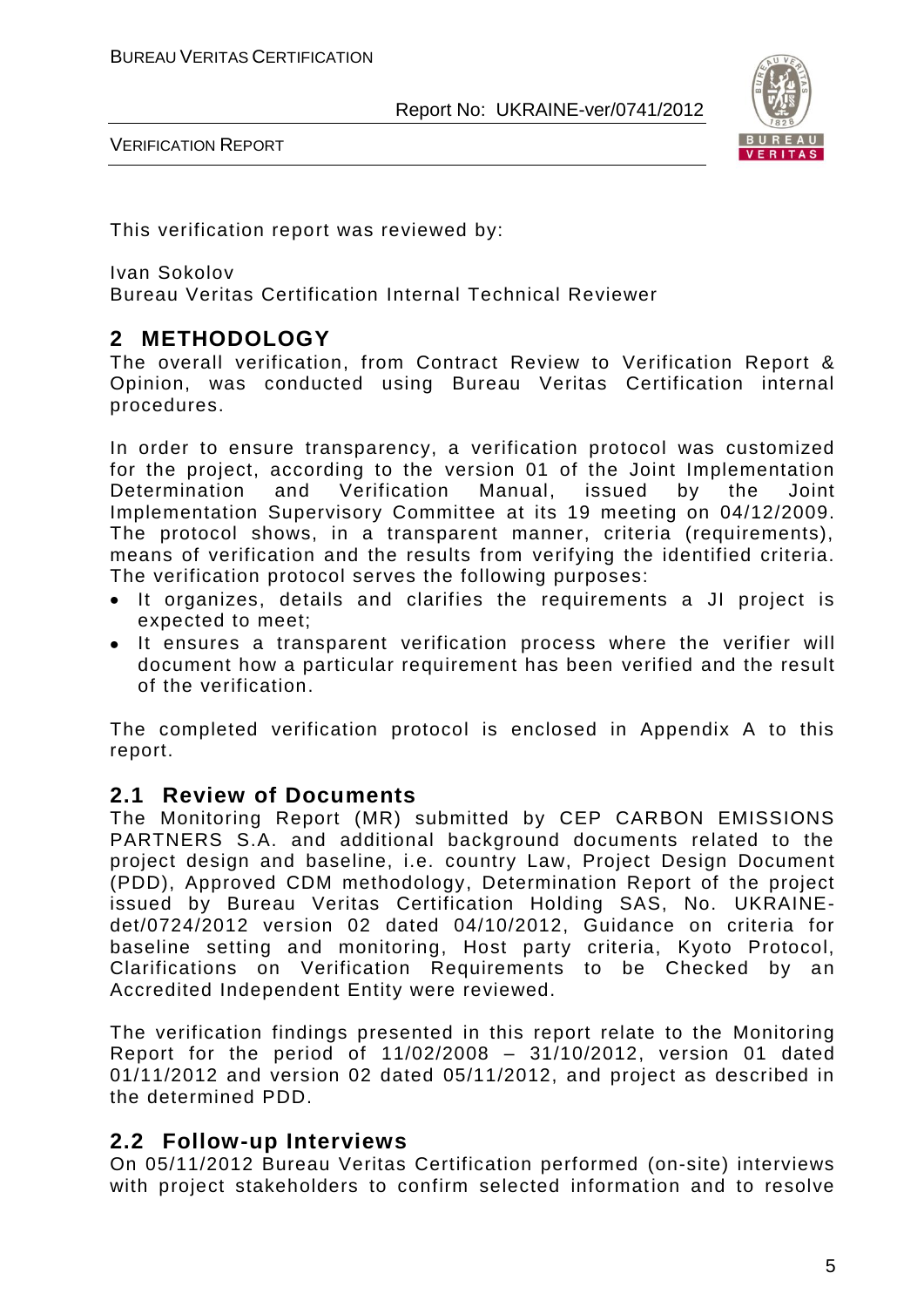

VERIFICATION REPORT

issues identified in the document review. Representatives of PE «Fosa» and CEP CARBON EMISSIONS PARTNERS S.A. were interviewed (see References). The main topics of the interviews are summarized in Table 1.

| Table 1 | <b>Interview topics</b> |
|---------|-------------------------|
|---------|-------------------------|

| Interviewed<br>organization           | <b>Interview topics</b>                                                    |
|---------------------------------------|----------------------------------------------------------------------------|
| <b>PE</b> «Fosa»                      | Organizational structure<br>≻                                              |
|                                       | Responsibilities and authorities<br>➤                                      |
|                                       | Roles and responsibilities relating to data collection and processing<br>➤ |
|                                       | Equipment installation<br>➤                                                |
|                                       | Data logging archiving and reporting<br>⋗                                  |
|                                       | Metering equipment control<br>➤                                            |
|                                       | Metering record keeping system, database<br>➤                              |
|                                       | IT management<br>➤                                                         |
|                                       | Personnel training<br>➤                                                    |
|                                       | Quality control procedures and technology<br>⋗                             |
|                                       | Internal audit and inspections<br>≻                                        |
| Consultant:                           | Baseline methodology<br>➤                                                  |
| <b>CEP CARBON</b><br><b>EMISSIONS</b> | Monitoring plan<br>➤                                                       |
|                                       | Monitoring report<br>⋗                                                     |
| PARTNERS S.A.                         | Deviations from the PDD<br>⋗                                               |

# **2.3 Resolution of Clarification, Corrective and Forward Action Requests**

The objective of this phase of the verification is to raise the requests for corrective actions and clarification and any other outstanding issues that needed to be clarified for Bureau Veritas Certification positive conclusion on the GHG emission reduction calculation.

If the Verification Team, in assessing the monitoring report and supporting documents, identifies issues that need to be corrected, clarified or improved with regard to the monitoring requirements, it should raise these issues and inform the project participants of these issues in the form of:

(a) Corrective action request (CAR), requesting the project participants to correct a mistake that is not in accordance with the monitoring plan;

(b) Clarification request (CL), requesting the project participants to provide additional information for the Verification Team to assess compliance with the monitoring plan;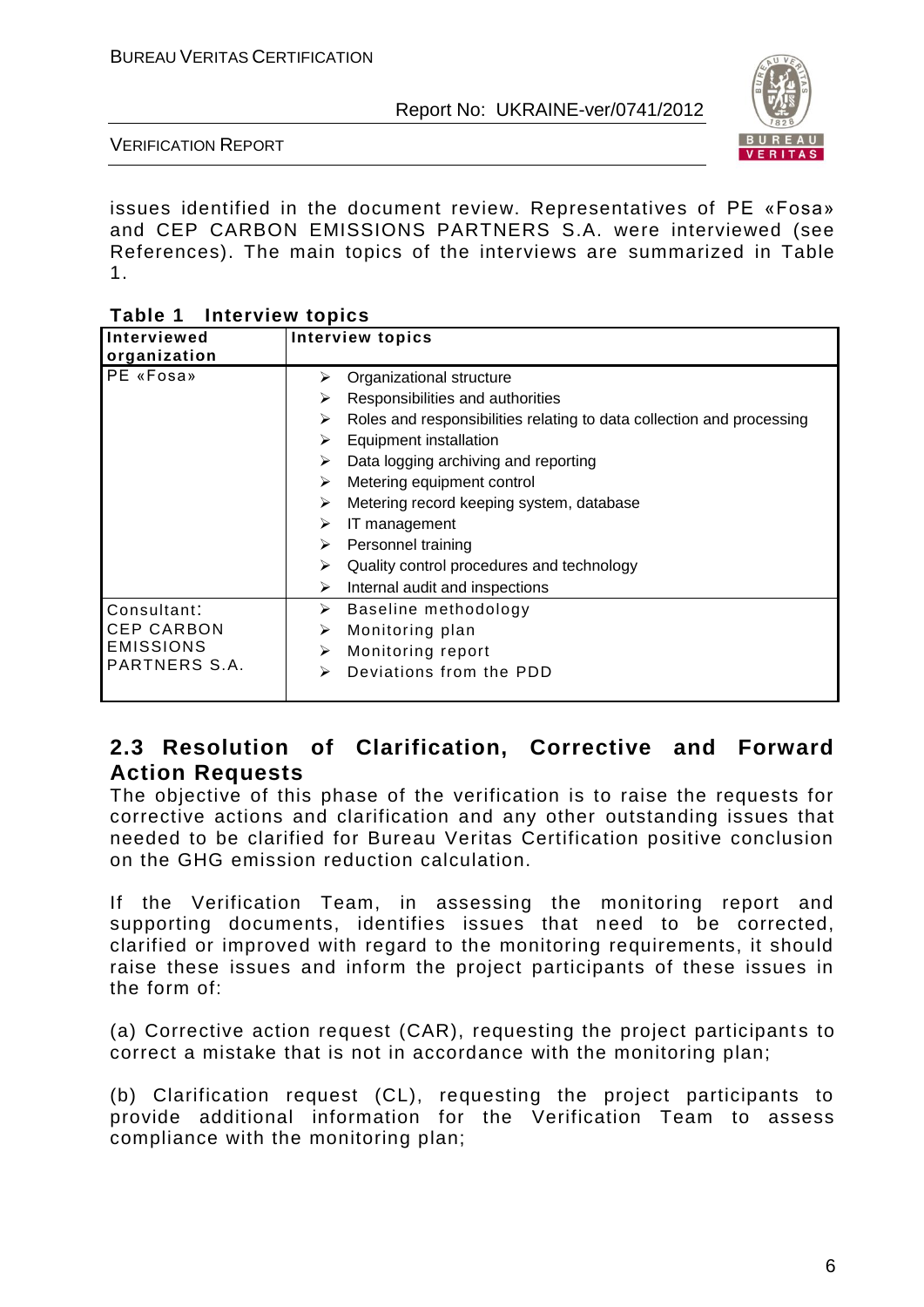

VERIFICATION REPORT

(c) Forward action request (FAR), informing the project participants of an issue, relating to the monitoring that needs to be reviewed during the next verification period.

The Verification Team will make an objective assessment as to whether the actions taken by the project participants, if any, satisfactorily resolve the issues raised, if any, and should conclude its findings of the verification.

To guarantee the transparency of the verification process, the concerns raised are documented in more detail in the verification protocol in Appendix A.

# **3 VERIFICATION CONCLUSIONS**

In the following sections, the conclusions of the verification are stated.

The findings from the desk review of the original monitoring documents and the findings from interviews during the follow up visit are described in the Verification Protocol in Appendix A.

The Clarification, Corrective and Forward Action Requests are stated, where applicable, in the following sections and are further documented in the Verification Protocol in Appendix A. The verification of the Project resulted in 8 Corrective Action Requests and 2 Clarification Requests.

The number between brackets at the end of each section corresponds to the DVM paragraph.

# **3.1 Remaining issues and FARs from previous verifications**

CAR 20 (lack of written approval from the Host party) that was raised at the determination stage was closed based on the provision of the Letter of Approval to Bureau Veritas Certification SAS.

# **3.2 Project approval by Parties involved (90-91)**

The project obtained approval by the Host party (Ukraine) - Letter of Approval No. 3118/23/7 issued by the State Environmental Investment Agency of Ukraine dated 19/10/2012, and written project approval by the party – buyer of the emission reduction units (Switzerland) - Letter of Approval No. J294-0485 issued by the Federal Office for the Environment of Switzerland (FOEN) dated 24/10/2012.

The abovementioned written approvals are unconditional.

The identified areas of concern as to the project approval by the parties involved, project participants' responses and BVC's conclusions are described in Appendix A to this report (refer to CAR 01).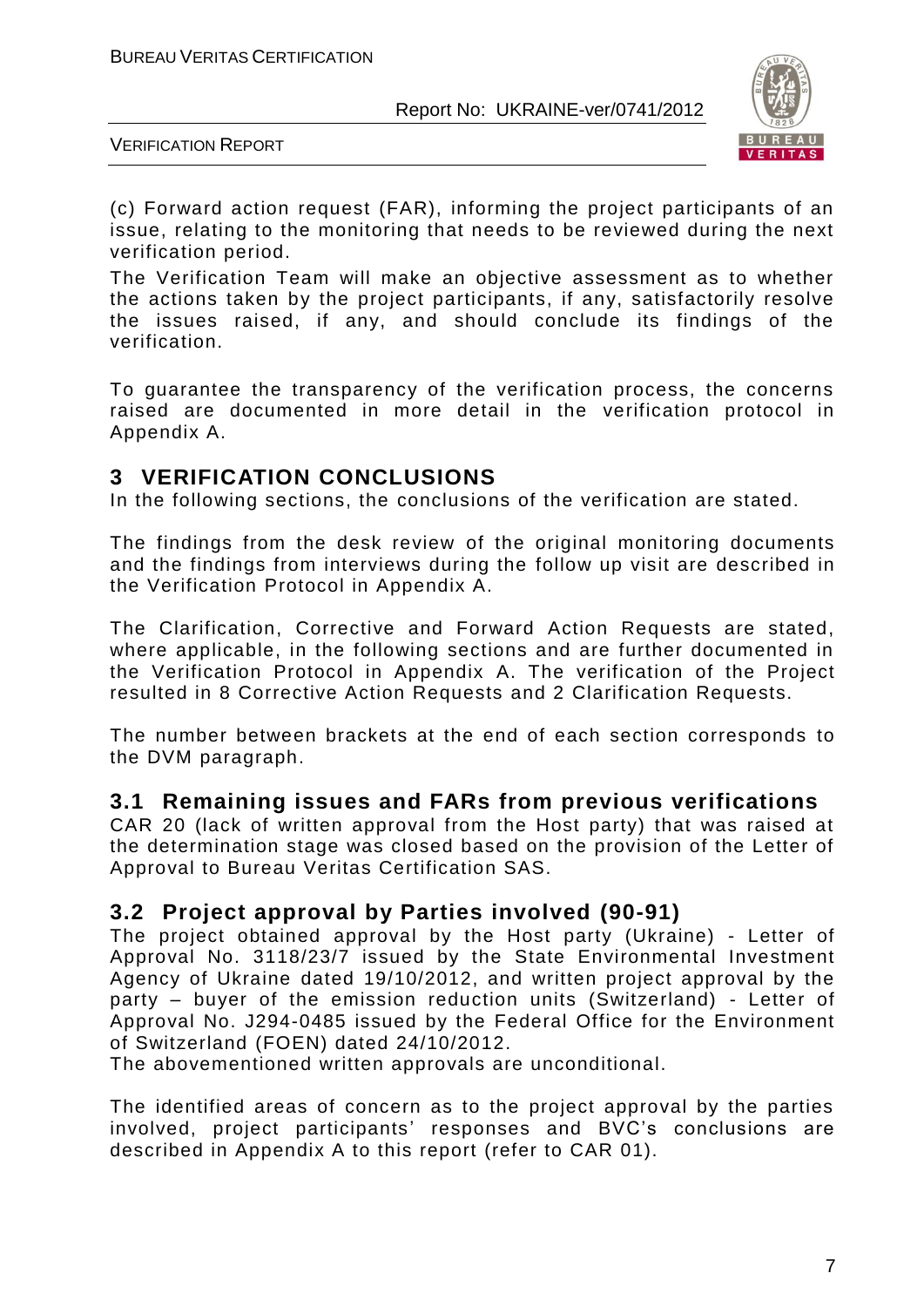

VERIFICATION REPORT

# **3.3 Project implementation (92-93)**

The main objective of the Joint Implementation project (hereinafter - JIP) "Implementation of energy-saving light sources in the public, corporate and private sectors of Ukraine" is improvement of energy-saving characteristics of Ukraine's lighting systems as well as improvement of the environmental situation in the country by distributing energy -efficient lighting equipment, namely compact fluorescent and LED lamps, to replace incandescent lamps.

In the framework of the project activities, between 2008 and 2022, PE "FOSA" will distribute 40 000 000 CFLs and 7 000 000 LEDLs within the geographic borders of Ukraine, which substitute incandescent lamps. The installation of high-efficient light sources, like CFLs and LEDLs, leads to lowering energy consumption, which in turn results in lowering the amount of fossil fuel combusted at a conventional power plant, wh ich in turn leads to the reduction of GHG emissions into the atmosphere. The positive effect, secondary to the main project objectives, is consumers' financial savings on energy costs.

The project provides for the distribution of LEDLs and CFLs both among individuals (households) and legal entities (industrial, commercial, organisational and governmental bodies). The distribution of the project equipment (LEDLs and CFLs) is carried out among electric energy consumers of the 2nd category.

The proposed JI project utilizes one of two types of incentives or their combination for LEDL and CFL distribution:

1) Discount;

The customers receive CFLs free of charge or at a heavily discounted price.

2) Rebate;

The customers pay full price of CFLs upfront and then are reimbursed gradually after certain time periods in several instalments.

The incentives can vary for different types of consumers according to the marketing policies of the project, and can be up to 50% or free of charge. In any case, the average (of all CFLs and LED lamps distributed within the project for any given year) incentive is not less than 50% of the average market price of a CFL and LED lamp for that particular year.

To cover the difference between the market price of the CFLs and the price at which they are distributed to the consumers, the JI mechanisms of the Kyoto Protocol are used. The project owner covers the project cost through sale of GHG emission reductions.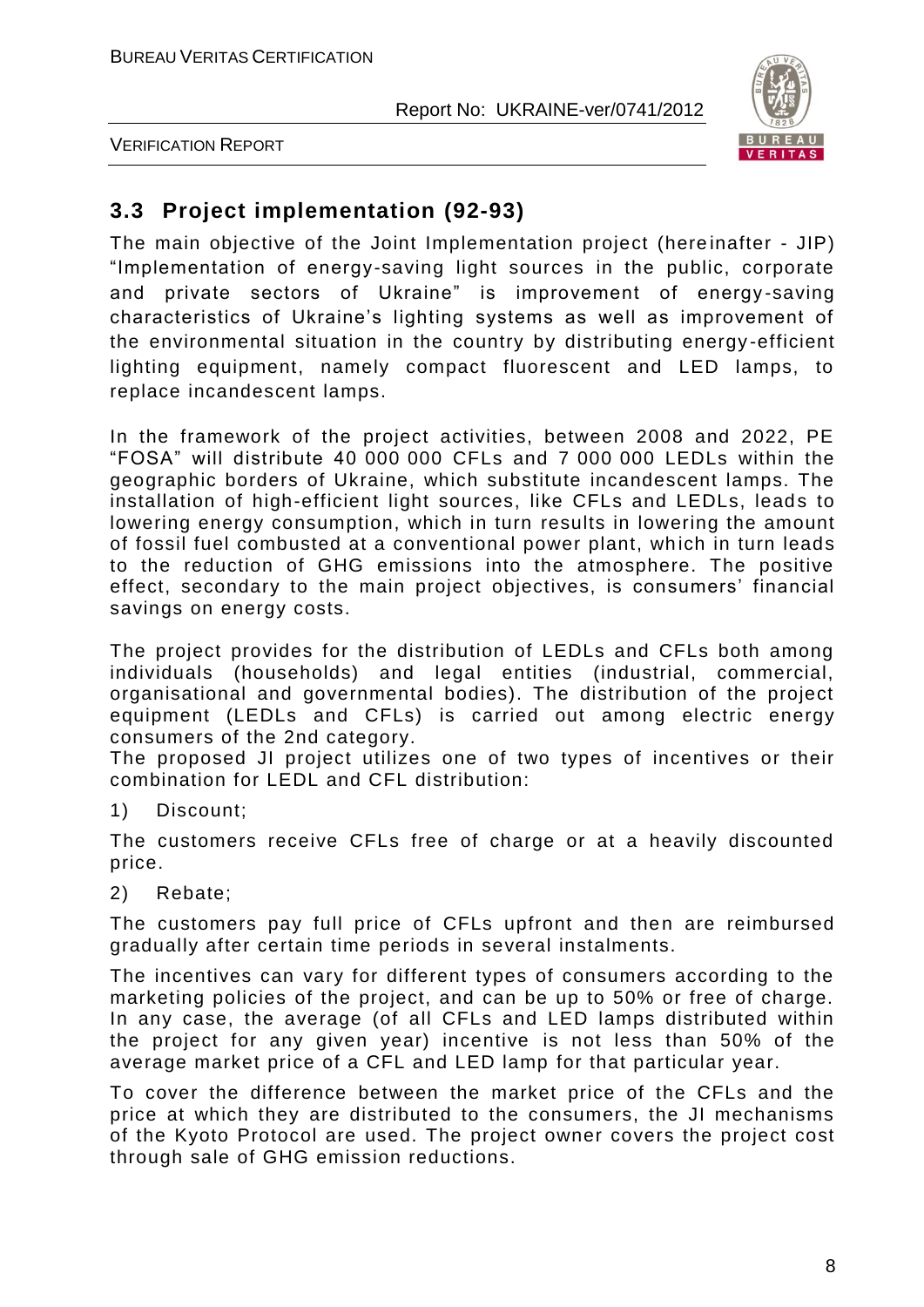

VERIFICATION REPORT

Implementation of the project started on 11/02/2008 when PE "Fosa" started to distribute CFLs and LED lamps in the framework of the JI project, as provided in the determined PDD version 02. Status of the project during the reporting period from 11/02/2008 to 31/10/2012 is provided in Table 2 below.

| Year                                  |      | Type of CFL | Total number of<br>CFL <sub>s</sub> in the |         |                  |
|---------------------------------------|------|-------------|--------------------------------------------|---------|------------------|
|                                       | 6000 | 10000       | 12000                                      | 15000   | reporting period |
| 11/02/2008-<br>31/12/2008             | 0    | 1 347 615   | 208 864                                    | 960 461 | 2 516 940        |
| 2009                                  | 0    | 668 635     | 366 647                                    | 470 396 | 1 505 678        |
| 2010                                  | 0    | 725 304     | 77 047                                     | 35 4 85 | 837 836          |
| 2011                                  | 0    | 284 087     | 169737                                     | 366 850 | 820 674          |
| 01/01/2012-<br>31/10/2012             | 0    | 0           | 0                                          | 0       | 0                |
| Total in<br>11/02/2008-<br>31/10/2012 | 0    | 3 0 25 6 41 | 822 295                                    | 1833192 | 5 681 128        |

|  |  |  |  | Table 2 Project implementation status in 11/02/2008-31/10/2012 |
|--|--|--|--|----------------------------------------------------------------|
|--|--|--|--|----------------------------------------------------------------|

The implementation of the project is in accordance with the project plan included in the PDD version 02.

The starting date of the crediting period has not changed and remains the date when the first emission reductions are expected to be generated, namely: February 11, 2008.

The monitoring system is in place.

Monitoring equipment, such as loggers and other measurement equipment, meet industry standards of Ukraine. All monitoring equipment is included in the detailed verification (calibration) plan and tested at intervals prescribed by the manufacturers of such equipment.

LED lamps, as EIA has shown, have no negative impact on environment. CFLs contain a very small amount of mercury sealed within the glass tubing – 5 milligrams on average (roughly equivalent to the tip of a ballpoint pen). Mercury is an essential, irreplaceable element of CFLs as it allows the bulb to be an efficient light source. There is no substitute for mercury in CFLs; however, manufacturers have taken significant steps to reduce mercury levels in fluorescent lighting products over the past decade; in particular they started research into the production of mercuryfree CFLs. Despite the fact that the CFLs contain small amount of mercury, it is much less than the amount that would be emitted by power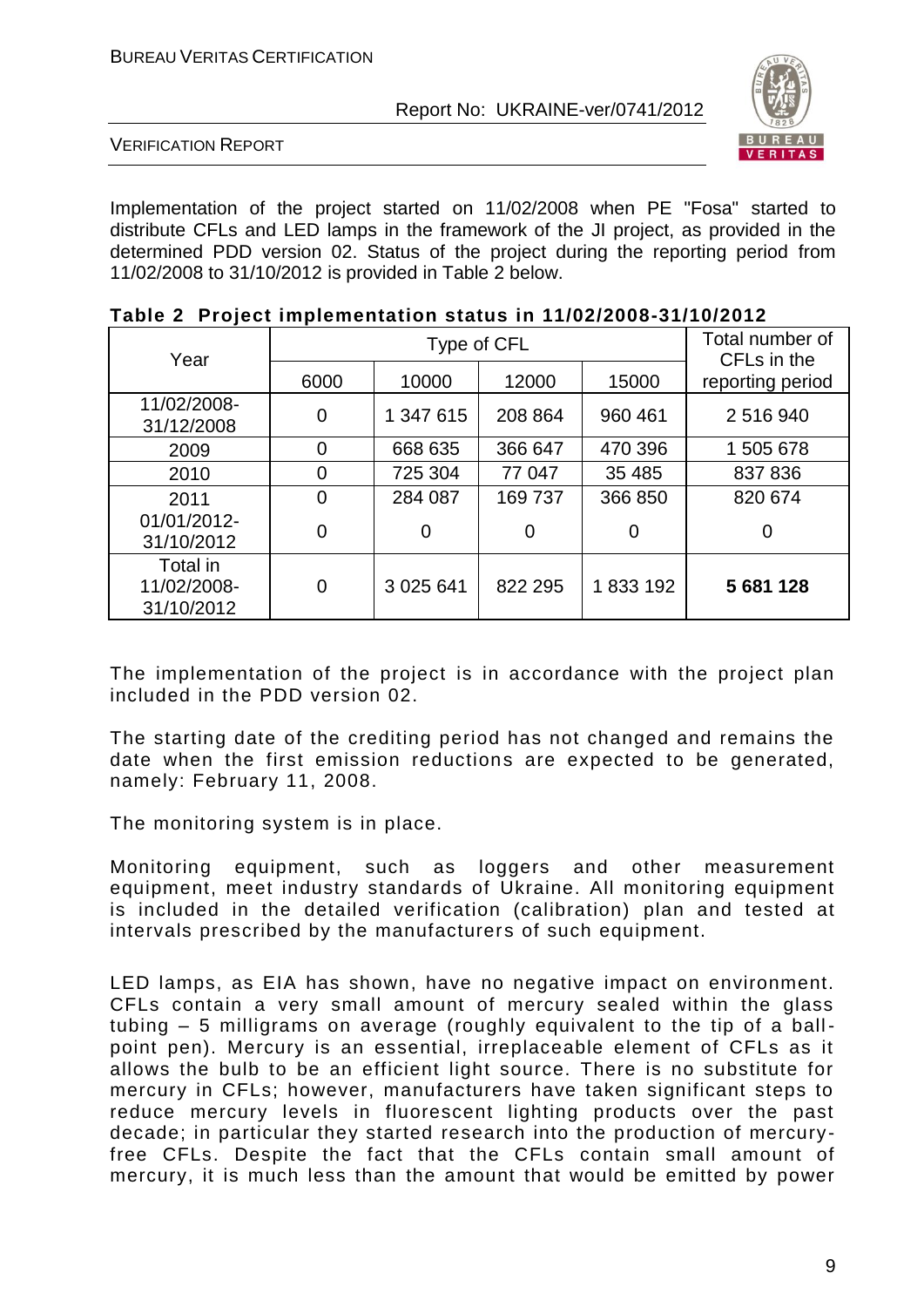

VERIFICATION REPORT

plants that burn coal to support the work of incandescent bulbs for the same time period.

The end-of-life CFLs are collected by the project owner, and then they are disposed at appropriate landfills or via an appropriate recycling process in cooperation with a registered recycling company operating within applicable environmental norms and accredited according to state standards.

The identified areas of concern as to the project implementation, project participants' responses and BVC's conclusions are described in Appendix A to this report (refer to CAR 02, CAR 03, CAR 04, CAR 05, CAR 06, CL 01).

# **3.4 Compliance of the monitoring plan with the monitoring methodology (94-98)**

The monitoring occurred in accordance with the monitoring plan included in the PDD regarding which the determination has been deemed final and is so listed on the UNFCCC JI website.

For calculating the emission reductions key factors, such as Ukrainian environmental legislation and other national legislation as well as key factors, such as availability of financial funds to implement the project activities, prices set by the market economy mechanisms, modern technologies and the possibility to implement know-how in the lighting system industry, influencing the baseline emissions and the activity level of the project and the emissions as well as risks associated with the project were taken into account, as appropriate.

Data sources used for calculating emission reductions, such as documents and archival data of the enterprise, standards and statistical forms, the results of periodic inspections of loggers are clearly identified, reliable and transparent.

Emission factors, including  $\mathit{EF}^\mathrm{y}_{b,CO2,}$  $\it EF_{b,CO2,ELEC}^{\rm y}$  - carbon dioxide emission factor for electricity consumption by electricity consumers in monitoring period "y", in the baseline scenario and  $\mathit{EF}_{p,\mathit{CO2},p}^{\gamma}$  $\mathit{EF}_{p,\mathit{CO2},\mathit{ELE}}^y$  - carbon dioxide emission factor for electricity consumption by electricity consumers in monitoring period "y", in the project scenario are selected by carefully balancing accuracy and reasonableness, and appropriately justified of the choice.

The calculation of emission reductions is based on conservative assumptions and the most plausible scenarios in a transparent manner.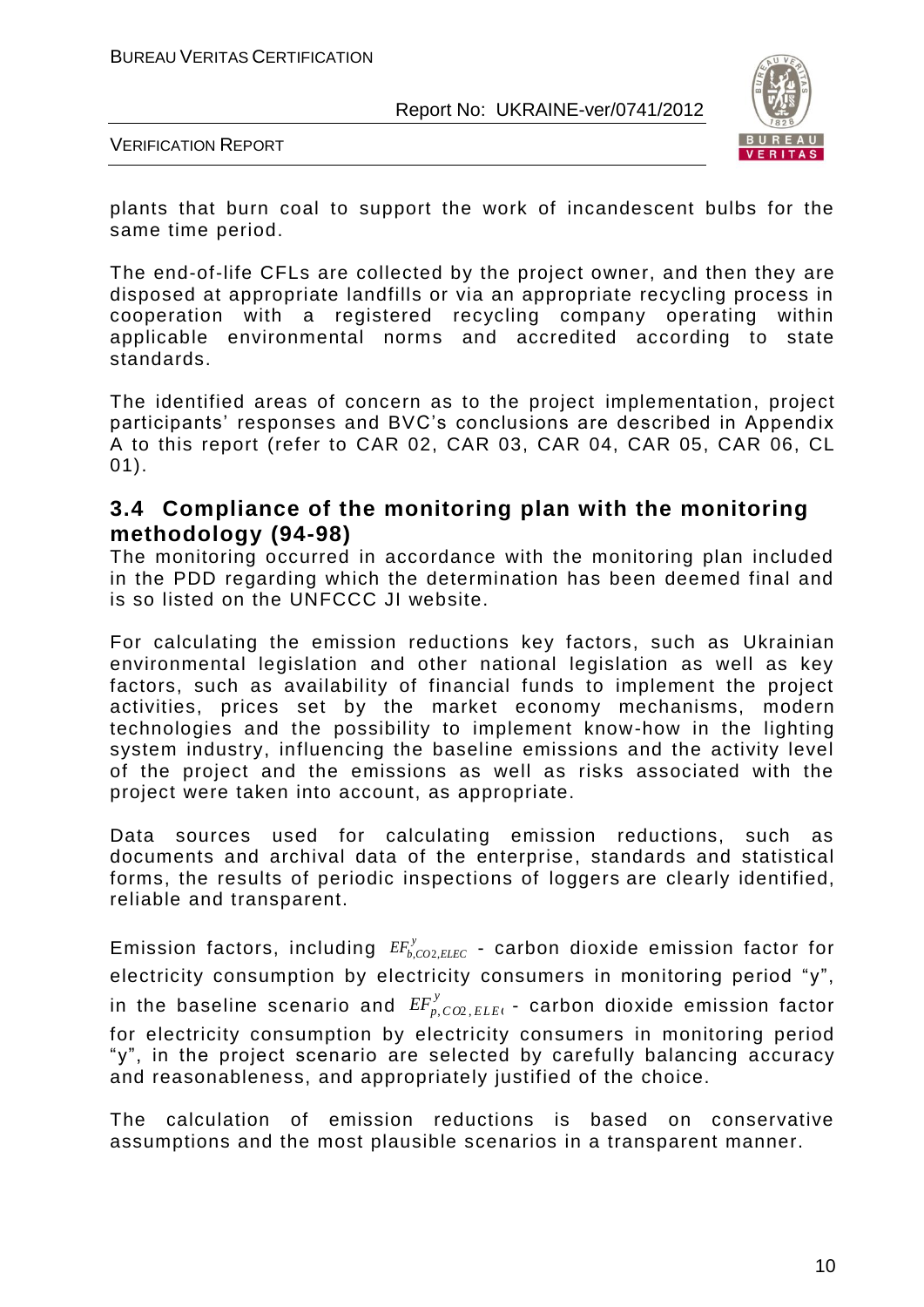

VERIFICATION REPORT

The monitoring periods per component of the project are clearly specified in the monitoring report and do not overlap with those for which verifications were already deemed final in the past.

The identified areas of concern as to the compliance of the monitoring plan with the monitoring methodology, project participants' responses and BVC's conclusions are described in Appendix A to this report (refer to CAR 07, CAR 08, CL 02).

# **3.5 Revision of monitoring plan (99-100)**

Not applicable.

# **3.6 Data management (101)**

The data and their sources, provided in the monitoring report, are clearly identified, reliable and transparent.

The implementation of data collection procedures is in accordance with the monitoring plan provided in the PDD, including the quality control and quality assurance procedures.

The function of the monitoring equipment, including its calibration status, is in order.

According to the current Law "On metrology and metrological activity", all metering equipment in Ukraine shall meet the specified requirements of relevant standards and is subject to periodic verification. Intercalibration period of Lighting logger produced by Dent Instruments is 5 years.

The project complies with the legislative requirements relating to inspections and calibration.

The evidence and records used for the monitoring are maintained in a traceable manner.

Data collection and management system is in accordance with the monitoring plan provided in the PDD.

The most objective and cumulative indicator that provides a clear picture of whether emission reduction took place is electricity and natural gas consumption reduction. Comprehensive modernization of equipment through the introduction and use of more efficient manufacturing technologies has led to the reduction of GHG emissions.

The monitoring plan provides for the following measures:

1. Identification of all potential sources of emissions within the project boundary.

2. Collection of information on greenhouse gas emissions within the project during the crediting period.

3. Assessment of the project implementation schedule.

4. Collection of the information on measurement equipment, its calibration.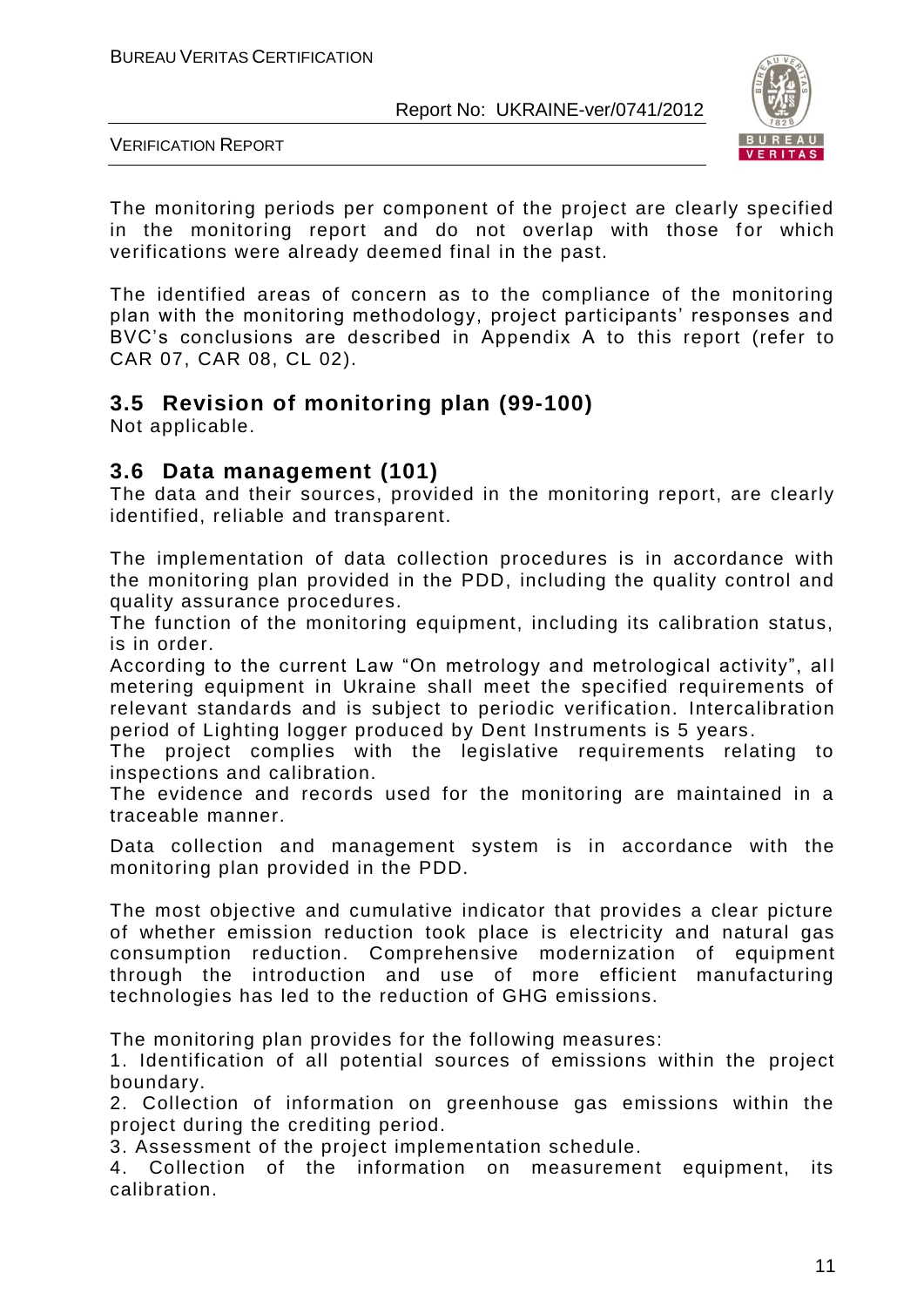

VERIFICATION REPORT

5. Collection and archiving information on the impact of project activities on the environment.

- 6. Data archiving.
- 7. Determination of the structure of responsibility for project monitoring.
- 8. Analysis of organization of personnel training.

Data and parameters subject to periodic monitoring, according to the monitoring plan provided in the PDD version 02, as well as the list of constant values used to calculate emission reductions, are provided in Section B.2.1. of the Monitoring Report, as well as in Annex 1.

In order to ensure due fulfillment of the monitoring plan and data collection, CEP CARBON EMISSIONS PARTNERS S.A. and PE «Fosa» created a unified operational structure. The structure of the scheme is shown in Figure 1:



#### **Figure 1 Structure of monitoring data collection and processing**

Being the part of the monitoring plan, the operational structure of the enterprise allows it to collect original data, consolidate and make cross check of the data.

All necessary data concerning GHG emission reduction monitoring is archived in paper and/or electronic form and kept till the end of the crediting period and for two years after the latest transaction with emission reduction units.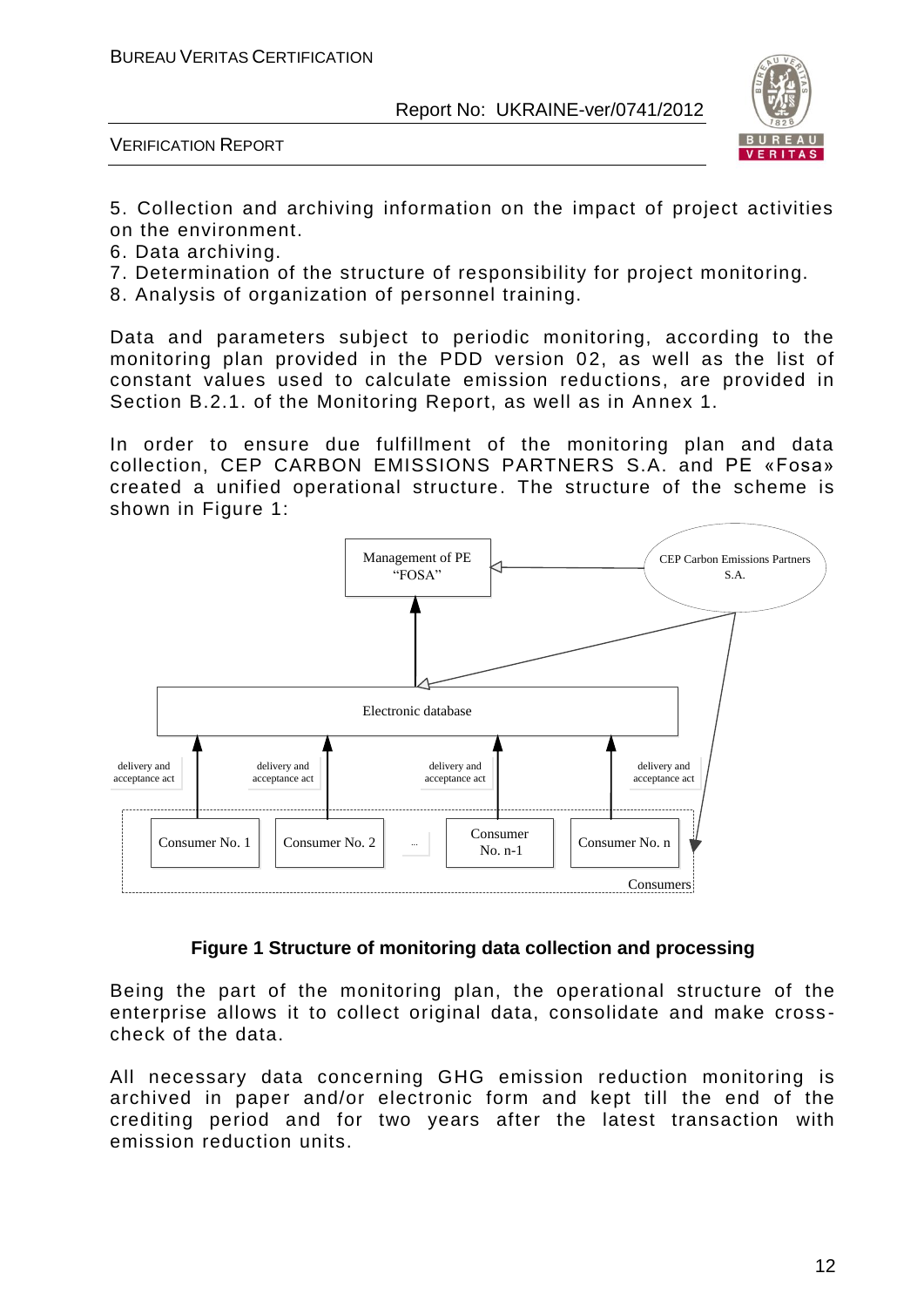

VERIFICATION REPORT

The Monitoring Report version 02 provides sufficient information on duties assigned, responsibility and authorities concerning implementation and undertaking of monitoring procedures, including data management. The verification team confirms the efficiency of the existing management and operational systems and considers them appropriate for reliable project monitoring.

# **3.7 Verification regarding programmes of activities (102- 110)**

Not applicable.

# **4 VERIFICATION OPINION**

Bureau Veritas Certification has performed the 1st periodic verification of the "Implementation of energy-saving light sources in the public, corporate аnd private sectors of Ukraine" Project for the period from February 11, 2008 to October 31, 2012, which applies JI specific approach. The verification was performed on the basis of UNFCCC criteria and host country criteria and also on the criteria given to provide for consistent project operations, monitoring and reporting.

The verification consisted of the following three phases: i) desk review of the monitoring report against the project design and the baseline and monitoring plan; ii) follow-up interviews with project stakeholders; iii) resolution of outstanding issues and the issuance of the final verification report and opinion.

PE «Fosa» management is responsible for the preparation of data which serve as the basis for estimation of GHG emission reductions. CEP CARBON EMISSIONS PARTNERS S.A. provides PE «Fosa» with consultative support in the issues relating to organization of data collection and is responsible for developing the monitoring report based on the Project Monitoring Plan included in the final PDD version 02.

Bureau Veritas Certification verified the Project Monitoring Report version 02 for the reporting period of 11/02/2008 - 31/10/2012 as indicated below. Bureau Veritas Certification confirms that the project is implemented as planned and described in approved project design documents. Installed equipment being essential for generating emission reduction runs reliably and is calibrated appropriately. The monitoring system is in place and the project is generating GHG emission reductions.

Emission reductions achieved by the project for the period from 11/02/2008 to 31/10/2012 do not differ significantly from the amount predicted for the same period in the determined PDD. Emission reductions predicted in the determined PDD version 02 and actual emission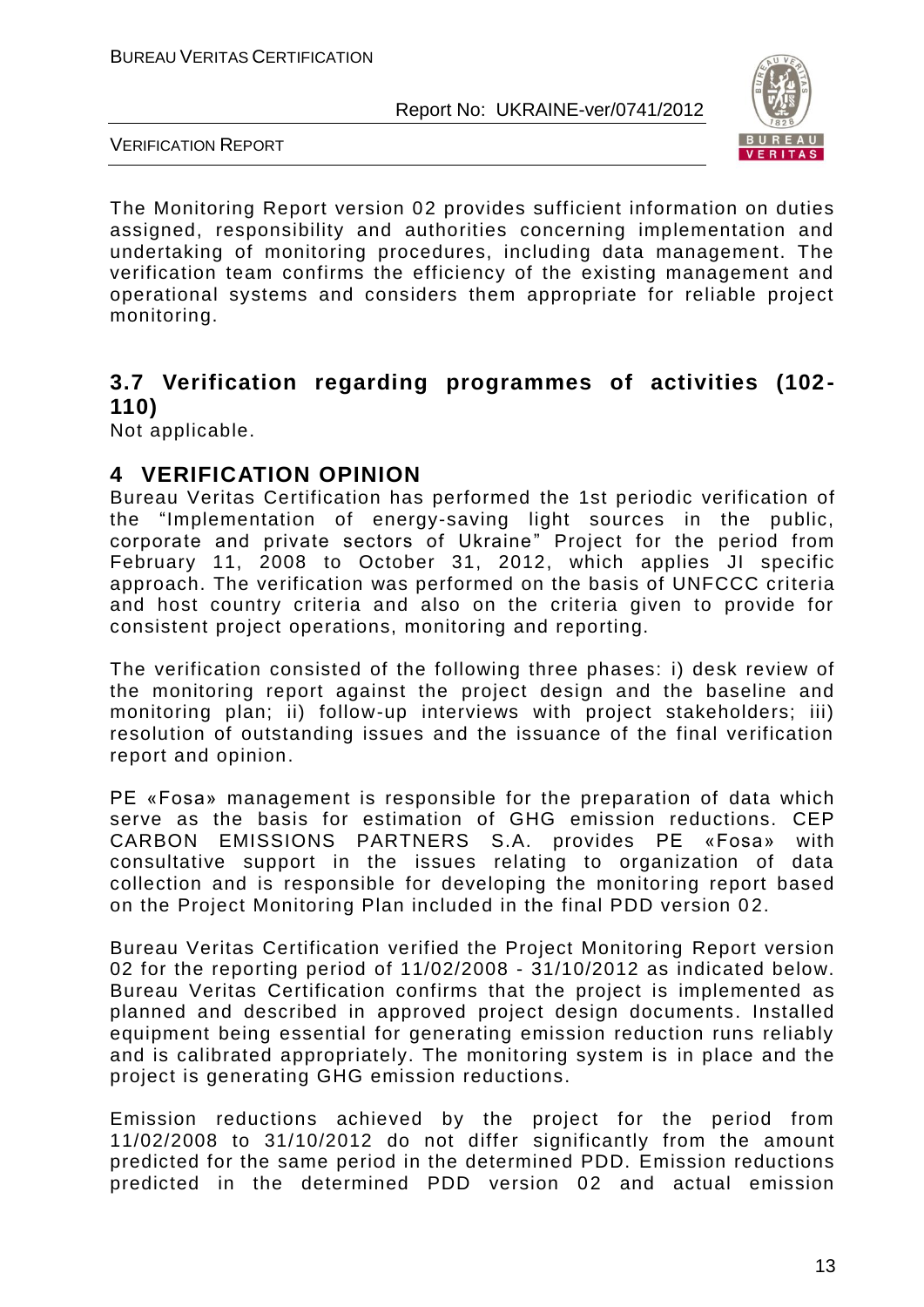

VERIFICATION REPORT

reductions stated in the MR version 02 are provided in Table 3 of this report.

#### **Table 3 Emission reductions predicted in the determined PDD version 02 and actual emission reductions stated in the MR version 02**

| <b>Period</b> | <b>Estimated</b><br><b>GHG</b>     | emission  | <b>Actual</b>                         | <b>GHG</b> | emission         |
|---------------|------------------------------------|-----------|---------------------------------------|------------|------------------|
|               | <b>reductions</b><br>stated        | in<br>the | reductions                            | stated     | the<br><u>in</u> |
|               | determined PDD, t CO <sub>2e</sub> |           | Monitoring report, t CO <sub>2e</sub> |            |                  |
| 2008          | 463725                             |           |                                       | 463725     |                  |
| 2009          | 1 219 236                          |           |                                       | 1 219 236  |                  |
| 2010          | 1 562 140                          |           |                                       | 1 562 139  |                  |
| 2011          | 1 274 281                          |           |                                       | 1 274 282  |                  |
| 01/01/2012-   | 1 061 900                          |           |                                       | 756 565    |                  |
| 31/10/2012    |                                    |           |                                       |            |                  |
| <b>Total</b>  | 5 581 282                          |           |                                       | 5 275 947  |                  |

This difference is caused by the fact that at the PDD development stage PE «Fosa" provided estimated data for 2012, whereas at the monitoring stage PE "Fosa" provided final ex-post data that helped determine the actual amount of GHG emission reductions.

Bureau Veritas Certification can confirm that the GHG emission reduction is accurately calculated and is free of material errors, omissions, or misstatements. Our opinion relates to the project's GHG emissions and resulting GHG emissions reductions reported and related to the approved project baseline and monitoring, and its associated documents. Based on the information we have seen and evaluated, we confirm, with a reasonable level of assurance, the following statement:

#### Reporting period: From 11/02/2008 to 31/10/2012

| In the period from 11/02/2008 to 31/12/2008 |             |                                        |
|---------------------------------------------|-------------|----------------------------------------|
| <b>Baseline emissions</b>                   | : 602907    | tonnes of CO <sub>2</sub> equivalent.  |
| Project emissions                           | : 139182    | tonnes of CO <sub>2</sub> equivalent.  |
| Leakage                                     | 0           | tonnes of CO <sub>2</sub> equivalent.  |
| <b>Emission Reductions</b>                  | : 463725    | tonnes of CO <sub>2</sub> equivalent.  |
| In the period from 01/01/2009 to 31/12/2009 |             |                                        |
| <b>Baseline emissions</b>                   | :1 574 080  | tonnes of CO <sub>2</sub> equivalent.  |
| Project emissions                           | 354 844     | tonnes of CO <sub>2</sub> equivalent.  |
| Leakage                                     | $\mathbf 0$ | tonnes of CO <sub>2</sub> equivalent.  |
| <b>Emission Reductions</b>                  | :1 219 236  | tonnes of CO <sub>2</sub> equivalent.  |
| In the period from 01/01/2010 to 31/12/2010 |             |                                        |
| <b>Baseline emissions</b>                   | :2 013 135  | tonnes of CO <sub>2</sub> equivalent.  |
| Project emissions                           |             | $: 450996$ tonnes of $CO2$ equivalent. |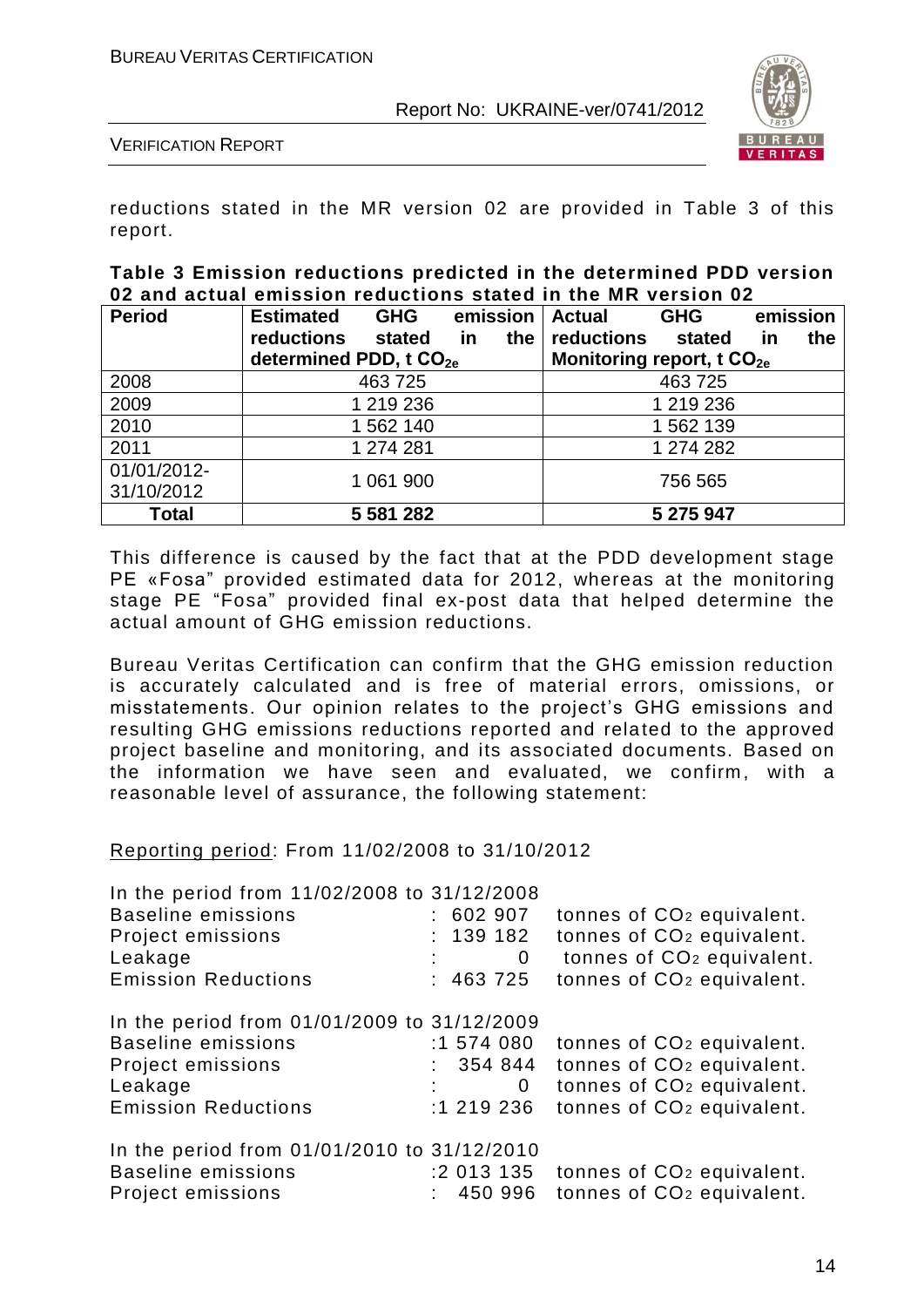

| Leakage<br><b>Emission Reductions</b>                                                                                                        | 0                                                       | tonnes of CO <sub>2</sub> equivalent.<br>$:1562139$ tonnes of $CO2$ equivalent.                                                                                                  |
|----------------------------------------------------------------------------------------------------------------------------------------------|---------------------------------------------------------|----------------------------------------------------------------------------------------------------------------------------------------------------------------------------------|
| In the period from 01/01/2011 to 31/12/2011<br><b>Baseline emissions</b><br>Project emissions<br>Leakage<br><b>Emission Reductions</b>       | :1 642 220<br>: 367 938<br>$\overline{0}$<br>:1 274 282 | tonnes of CO <sub>2</sub> equivalent.<br>tonnes of CO <sub>2</sub> equivalent.<br>tonnes of CO <sub>2</sub> equivalent.<br>tonnes of CO <sub>2</sub> equivalent.                 |
| In the period from 01/01/2012 to 31/10/2012<br><b>Baseline emissions</b><br>Project emissions<br>Leakage<br><b>Emission Reductions</b>       | : 978 729<br>: 222164<br>$\mathbf 0$<br>: 75655         | tonnes of CO <sub>2</sub> equivalent.<br>tonnes of CO <sub>2</sub> equivalent.<br>tonnes of CO <sub>2</sub> equivalent.<br>tonnes of CO <sub>2</sub> equivalent.                 |
| Total in the period from 11/02/2008 to 31/10/2012<br><b>Baseline emissions</b><br>Project emissions<br>Leakage<br><b>Emission Reductions</b> | $\mathbf{0}$                                            | $: 6811071$ tonnes of $CO2$ equivalent.<br>$: 1535124$ tonnes of $CO2$ equivalent.<br>tonnes of CO <sub>2</sub> equivalent.<br>: 5 275 947 tonnes of CO <sub>2</sub> equivalent. |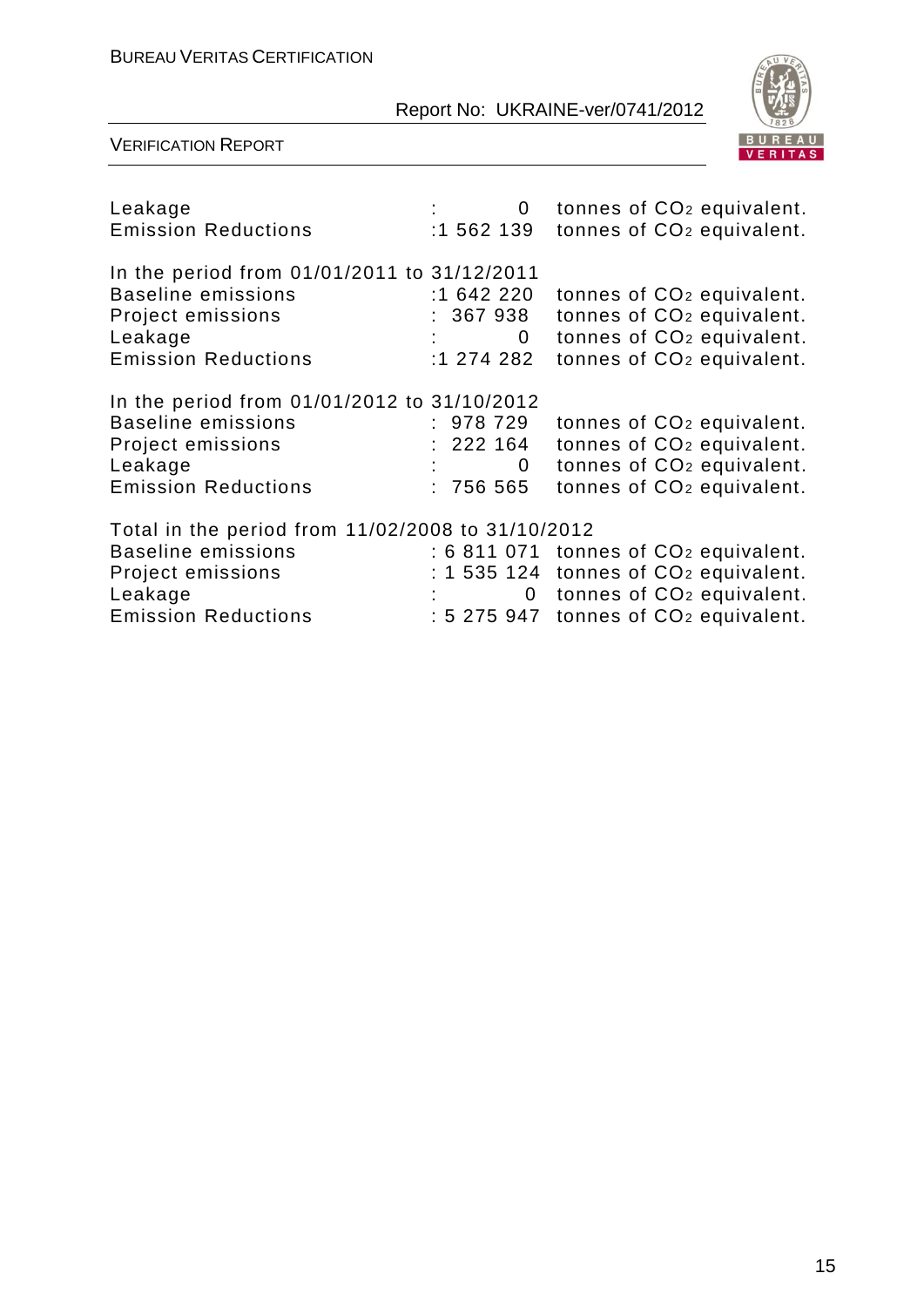

VERIFICATION REPORT

# **5 REFERENCES**

## **Category 1 Documents:**

Documents provided by the project participants that relate directly to the GHG components of the project.

|                | Monitoring Report of the JI project "Implementation of energy-saving light                       |
|----------------|--------------------------------------------------------------------------------------------------|
| /1/            | sources in the public, corporate and private sectors of Ukraine" for the period of               |
|                | 11/02/2008-31/10/2012, version 01, as of 01/11/2012                                              |
|                | Monitoring Report of the JI project "Implementation of energy-saving light                       |
| $\frac{12}{1}$ | sources in the public, corporate and private sectors of Ukraine" for the period of               |
|                | 11/02/2008-31/10/2012, version 02, as of 05/11/2012                                              |
| /3/            | Annex 1 : Calculation of GHG emission reductions for the period from<br>11/02/2008 to 31/10/2012 |
|                | Annex 2: List of contractors which took part in the project representative group                 |
| $\frac{14}{1}$ | of the JI project "Implementation of energy-saving light sources in the public,                  |
|                | corporate and private sectors of Ukraine"                                                        |
| /5/            | Annex 3: Power of CFLs installed in the course of the project activities and ILs                 |
|                | replaced by them                                                                                 |
| /6/            | The PDD of the JI project "Implementation of energy-saving light sources in the                  |
|                | public, corporate and private sectors of Ukraine", version 02, as of 28/09/2012                  |
|                | Determination Report of the JI project "Implementation of energy-saving light                    |
| 7              | sources in the public, corporate and private sectors of Ukraine", issued by                      |
|                | Bureau Veritas Certification Holding SAS, No. UKRAINE-det/0724/2012 dated                        |
|                | 04/10/2012                                                                                       |
|                | Letter of Approval of the JI project "Implementation of energy-saving light                      |
| /8/            | sources in the public, corporate and private sectors of Ukraine" No. 3118/23/7                   |
|                | issued by the State Environmental Investment Agency of Ukraine as of<br>19/10/2012               |
|                | Letter of Approval of the JI project "Implementation of energy-saving light                      |
|                | sources in the public, corporate and private sectors of Ukraine" under article 6                 |
| /9/            | of the Kyoto Protocol No. J294-0485 issued by the Federal Office for the                         |
|                | Environment (FOEN) of Switzerland dated 24/10/2012.                                              |
|                |                                                                                                  |

#### **Category 2 Documents:**

Background documents related to the design and/or methodologies employed in the design or other reference documents.

| /1/            | Agreement No. 12-F-08211/1 dated February 11, 2008 terminal use of        |
|----------------|---------------------------------------------------------------------------|
|                | energy efficient CFLs                                                     |
| $\frac{12}{1}$ | Certificate of acceptance and delivery of compact fluorescent lamps dated |
|                | 15/02/2008                                                                |
| /3/            | Certificate of acceptance and delivery of compact fluorescent lamps dated |
|                | 13/09/2011                                                                |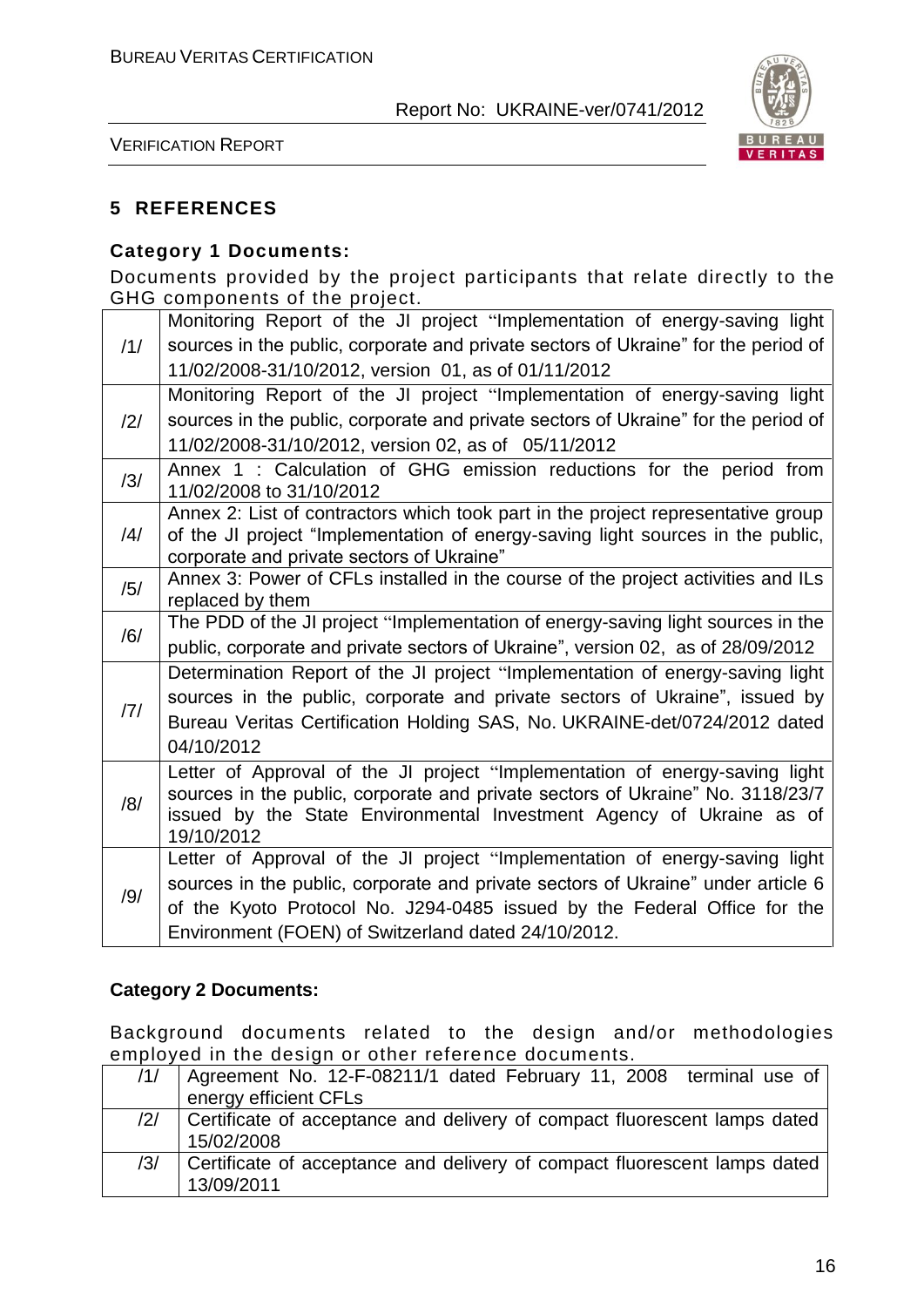

| /4/  | Certificate of acceptance and delivery of compact fluorescent lamps dated<br>19/08/2010 |
|------|-----------------------------------------------------------------------------------------|
| /5/  | Certificate of acceptance and delivery of compact fluorescent lamps dated<br>04/03/2008 |
| /6/  | Certificate of acceptance and delivery of compact fluorescent lamps dated<br>25/02/2008 |
| 7    | Certificate of acceptance and delivery of compact fluorescent lamps dated<br>21/02/2008 |
| /8/  | Certificate of acceptance and delivery of compact fluorescent lamps dated<br>24/06/2010 |
| /9/  | Certificate of acceptance and delivery of compact fluorescent lamps dated<br>23/09/2011 |
| /10/ | Certificate of acceptance and delivery of compact fluorescent lamps dated<br>26/02/2008 |
| /11/ | Certificate of acceptance and delivery of compact fluorescent lamps dated<br>01/02/2010 |
| /12/ | Certificate of acceptance and delivery of compact fluorescent lamps dated<br>22/02/2008 |
| /13/ | Certificate of acceptance and delivery of compact fluorescent lamps dated<br>26/05/2008 |
| /14/ | Certificate of acceptance and delivery of compact fluorescent lamps dated<br>08/02/2011 |
| /15/ | Certificate of acceptance and delivery of compact fluorescent lamps dated<br>24/06/2008 |
| /16/ | Certificate of acceptance and delivery of compact fluorescent lamps dated<br>22/02/2008 |
| /17/ | Certificate of acceptance and delivery of compact fluorescent lamps dated<br>23/08/2011 |
| /18/ | Certificate of acceptance and delivery of compact fluorescent lamps dated<br>02/07/2010 |
| /19/ | Certificate of acceptance and delivery of compact fluorescent lamps dated<br>14/02/2008 |
| /20/ | Certificate of acceptance and delivery of compact fluorescent lamps dated<br>14/02/2008 |
| /21/ | Certificate of acceptance and delivery of compact fluorescent lamps dated<br>01/07/2010 |
| /22/ | Certificate of acceptance and delivery of compact fluorescent lamps dated<br>15/02/2008 |
| /23/ | Certificate of acceptance and delivery of compact fluorescent lamps dated<br>12/02/2008 |
| /24/ | Certificate of acceptance and delivery of compact fluorescent lamps dated<br>15/02/2008 |
| /25/ | Certificate of acceptance and delivery of compact fluorescent lamps dated<br>16/06/2010 |
| /26/ | Certificate of acceptance and delivery of compact fluorescent lamps dated<br>31/08/2011 |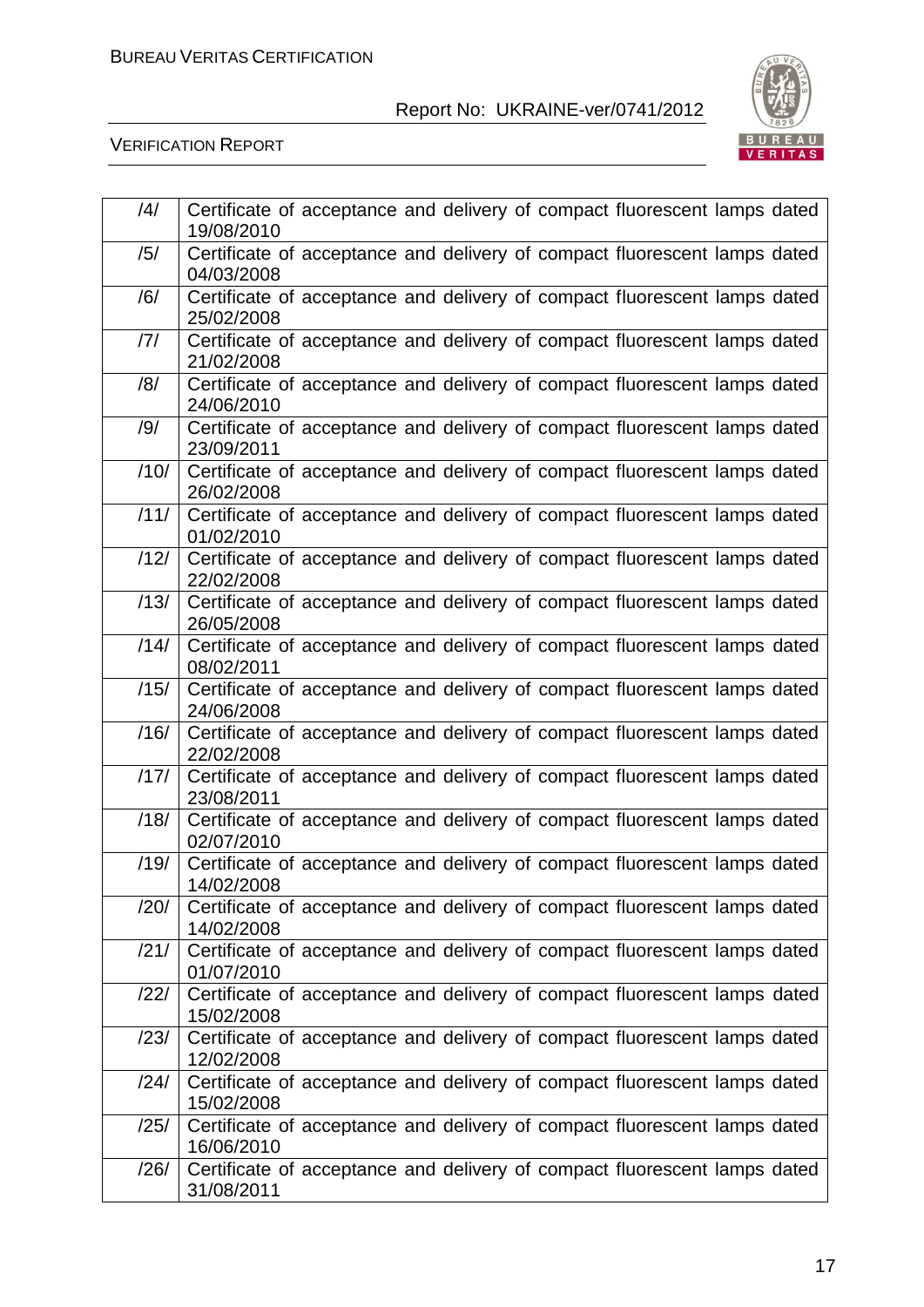

VERIFICATION REPORT

|      | /27/ Certificate of acceptance and delivery of compact fluorescent lamps dated<br>03/03/2008 |
|------|----------------------------------------------------------------------------------------------|
| /28/ | Manual of logger (smart ware 11)                                                             |
| /29/ | Photos of measurement works                                                                  |
| /30/ | Photos of measurement equipment (logger (smart ware 11))                                     |

#### **Persons interviewed:**

List persons interviewed during the verification or persons that contributed with other information that are not included in the documents listed above.

|     | <b>Name</b>      | Organization | <b>Position</b>                                                         |  |  |
|-----|------------------|--------------|-------------------------------------------------------------------------|--|--|
|     | Novak S.A.       | PE «Fosa»    | <b>Director</b>                                                         |  |  |
| 121 | Papaian P.B.     | PE «Fosa»    | Deputy director                                                         |  |  |
| /3/ | Mysh V.H.        | PE «Fosa»    | <b>Lead Engineer</b>                                                    |  |  |
| /4/ | Obukhov L.I.     | PE «Fosa»    | Manager                                                                 |  |  |
| /5/ | Repinetskyi S.O. | "CEP" LLC    | Consultant of CEP CARBON<br><b>PARTNERS</b><br><b>EMISSIONS</b><br>S.A. |  |  |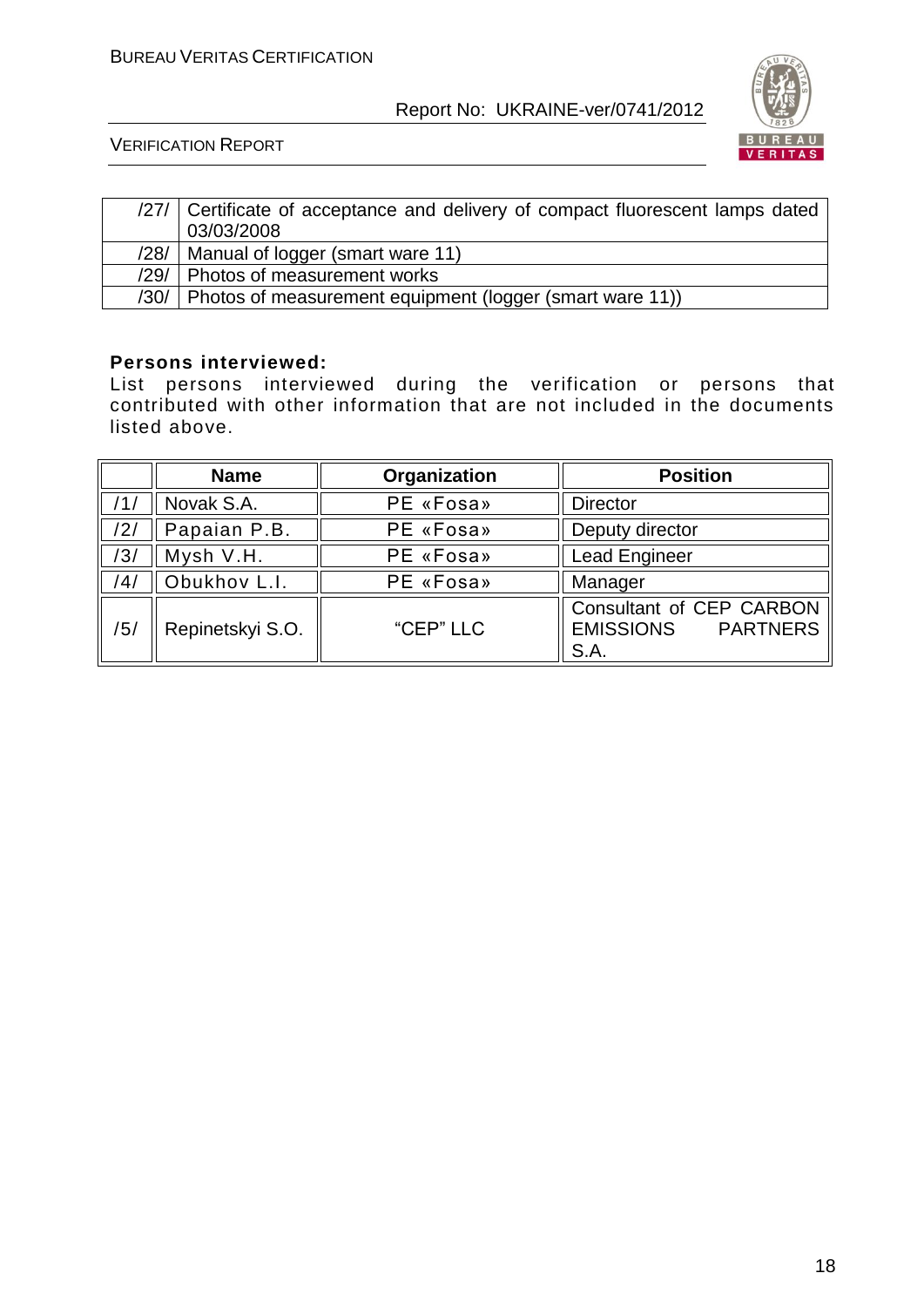

### VERIFICATION REPORT

# APPENDIX A: PROJECT VERIFICATION PROTOCOL

#### **BUREAU VERITAS CERTIFICATION HOLDING SAS**

#### **VERIFICATION PROTOCOL**

#### **Table 1. Check list for verification, according to the JOINT IMPLEMENTATION DETERMINATION AND VERIFICATION MANUAL (Version 01)**

| <b>DVM</b><br><b>Paragraph</b> | <b>Check Item</b>                                                                                                                                                                                                                                                                    | <b>Initial finding</b>                                                                                                                                                                                                                                                                                                                                                                                                          | <b>Draft</b><br><b>Conclusion</b> | <b>Final</b><br><b>Conclusion</b> |
|--------------------------------|--------------------------------------------------------------------------------------------------------------------------------------------------------------------------------------------------------------------------------------------------------------------------------------|---------------------------------------------------------------------------------------------------------------------------------------------------------------------------------------------------------------------------------------------------------------------------------------------------------------------------------------------------------------------------------------------------------------------------------|-----------------------------------|-----------------------------------|
|                                | <b>Project approvals by Parties involved</b>                                                                                                                                                                                                                                         |                                                                                                                                                                                                                                                                                                                                                                                                                                 |                                   |                                   |
| 90                             | Has the DFPs of at least one Party<br>involved, other than the host Party,<br>issued a written project approval when<br>submitting the first verification report to<br>secretariat for publication in<br>the<br>accordance with paragraph 38 of the JI<br>guidelines, at the latest? | The project has been approved by both the Host<br>party (Ukraine) and the other Party involved<br>(Switzerland). The Letters of Approval were issued by<br>NFPs of the Parties involved. Two y of Approval were<br>available at the beginning of the first verification of<br>the project.<br><b>CAR 01.</b> The title of authority that issued a Letter of<br>Approval from Ukraine is incorrect in Section A.2. of<br>the MR. | <b>CAR 01</b>                     | <b>OK</b>                         |
| 91                             | Are all the written project approvals by<br>Parties involved unconditional?                                                                                                                                                                                                          | Yes, all the written project approvals by Parties<br>involved are unconditional.                                                                                                                                                                                                                                                                                                                                                | OK.                               | OK.                               |
| <b>Project implementation</b>  |                                                                                                                                                                                                                                                                                      |                                                                                                                                                                                                                                                                                                                                                                                                                                 |                                   |                                   |
| 92                             | Has the project been implemented in<br>accordance with the PDD regarding<br>determination has been<br>which the<br>deemed final and is so listed on the                                                                                                                              | <b>CAR 02.</b> In Section A.3. a baseline scenario is<br>mistakenly stated, whereas information about the<br>project scenario is provided.<br><b>CAR 03.</b> Section A.3. of the MR contains an incorrect                                                                                                                                                                                                                       | <b>CAR 02</b><br><b>CAR 03</b>    | <b>OK</b><br>OK                   |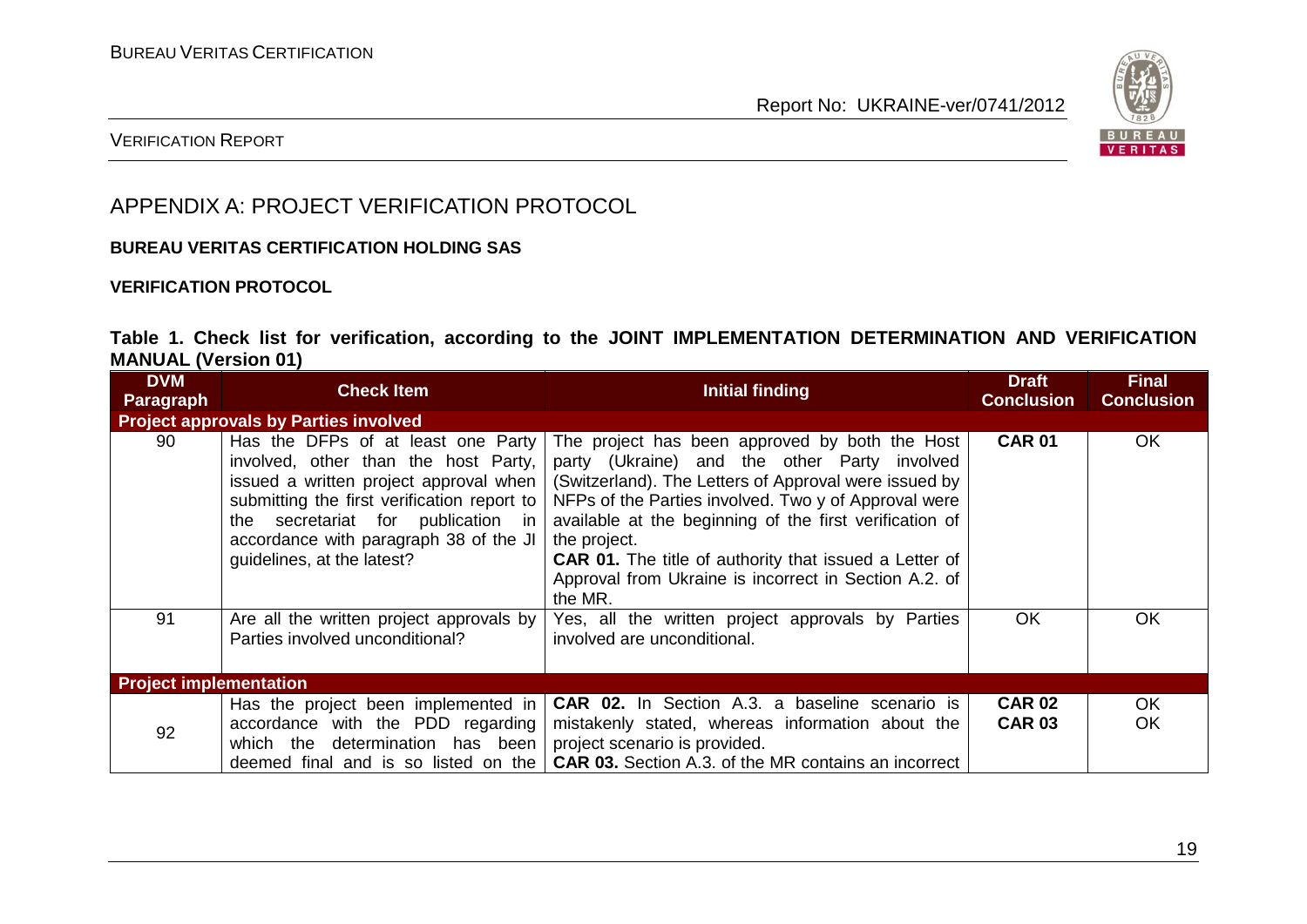

| <b>DVM</b><br><b>Paragraph</b> | <b>Check Item</b>                                                                                                                                                                                                                                                                                                                                 | <b>Initial finding</b>                                                                                                                                                                                                                                                                                                                                                                                                                                                                                                                                                                        | <b>Draft</b><br><b>Conclusion</b>                               | <b>Final</b><br><b>Conclusion</b>  |
|--------------------------------|---------------------------------------------------------------------------------------------------------------------------------------------------------------------------------------------------------------------------------------------------------------------------------------------------------------------------------------------------|-----------------------------------------------------------------------------------------------------------------------------------------------------------------------------------------------------------------------------------------------------------------------------------------------------------------------------------------------------------------------------------------------------------------------------------------------------------------------------------------------------------------------------------------------------------------------------------------------|-----------------------------------------------------------------|------------------------------------|
|                                | <b>UNFCCC JI website?</b>                                                                                                                                                                                                                                                                                                                         | reference to Section A.4.2., while there is no such<br>section in the MR.                                                                                                                                                                                                                                                                                                                                                                                                                                                                                                                     |                                                                 |                                    |
| 93                             | What is the status of operation of the<br>project during the monitoring period?                                                                                                                                                                                                                                                                   | The implementation of the project activities is in<br>accordance with the project plan included in the<br>determined PDD version 02.<br>CL 01. Please, state the starting date of the project in<br>Section A.6. of the MR.<br><b>CAR 04.</b> The end date of the monitoring period is not<br>correct in some sections of the MR.<br><b>CAR 05.</b> Please, in Table 1 of the MR provide<br>information on the implemented activities in the<br>period from 01/01/2012 to 31/10/2012.<br><b>CAR 06.</b> Please, state the starting date of the<br>crediting period in Section A.6. of the MR. | <b>CL 01</b><br><b>CAR 04</b><br><b>CAR 05</b><br><b>CAR 06</b> | <b>OK</b><br><b>OK</b><br>OK<br>OK |
|                                | <b>Compliance with monitoring plan</b>                                                                                                                                                                                                                                                                                                            |                                                                                                                                                                                                                                                                                                                                                                                                                                                                                                                                                                                               |                                                                 |                                    |
| 94                             | Did the monitoring occur in accordance<br>with the monitoring plan included in the<br>PDD regarding which the determination<br>has been deemed final and is so listed<br>on the UNFCCC JI website?                                                                                                                                                | The monitoring occurred in accordance with the<br>monitoring plan included in the PDD regarding which<br>the determination has been deemed final and is so<br>listed on the UNFCCC JI website                                                                                                                                                                                                                                                                                                                                                                                                 | <b>OK</b>                                                       | <b>OK</b>                          |
| 95(a)                          | For calculating the emission reductions<br>or enhancements of net removals, were<br>key factors, e.g. those listed in 23 (b) (i)-<br>(vii) of the DVM, influencing the baseline<br>emissions or net removals and the<br>activity level of the project and the<br>emissions or removals as well as risks<br>associated with the project taken into | For calculating the emission reductions key factors,<br>such as Ukrainian environmental legislation and other<br>national legislation as well as key factors, such as<br>availability of financial funds to implement the project<br>activities, prices set by the market economy<br>mechanisms, modern technologies and the possibility<br>to implement know-how in the lighting system<br>industry, influencing the baseline emissions and the                                                                                                                                              | <b>OK</b>                                                       | <b>OK</b>                          |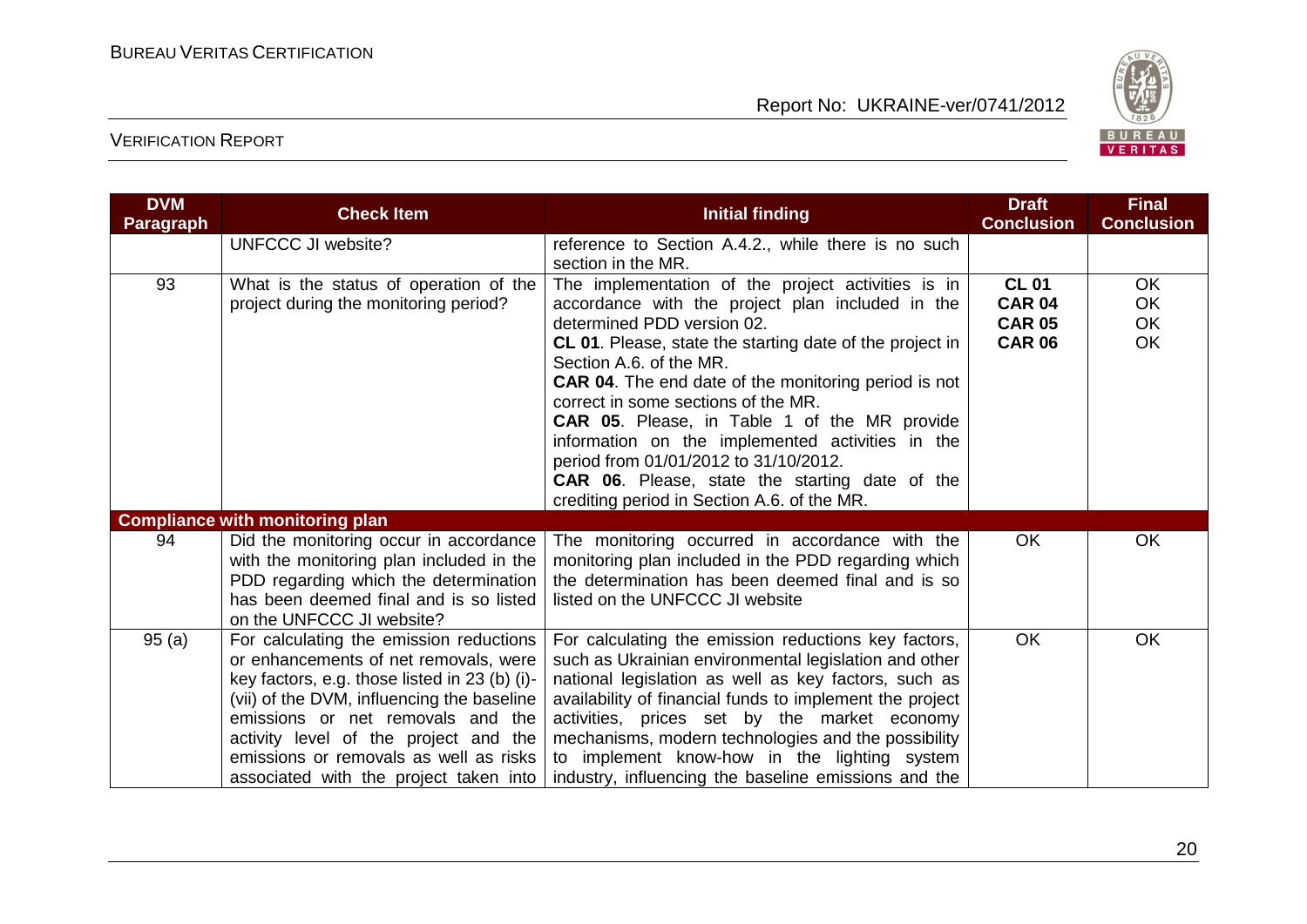

| <b>DVM</b><br><b>Paragraph</b> | <b>Check Item</b>                                                                                                                                                                                                                                                                      | <b>Initial finding</b>                                                                                                                                                                                                                                                                                                                                                                                                                                                                                  | <b>Draft</b><br><b>Conclusion</b> | <b>Final</b><br><b>Conclusion</b> |
|--------------------------------|----------------------------------------------------------------------------------------------------------------------------------------------------------------------------------------------------------------------------------------------------------------------------------------|---------------------------------------------------------------------------------------------------------------------------------------------------------------------------------------------------------------------------------------------------------------------------------------------------------------------------------------------------------------------------------------------------------------------------------------------------------------------------------------------------------|-----------------------------------|-----------------------------------|
|                                | account, as appropriate?                                                                                                                                                                                                                                                               | activity level of the project and the emissions as well<br>as risks associated with the project were taken into<br>account, as appropriate.                                                                                                                                                                                                                                                                                                                                                             |                                   |                                   |
| 95(b)                          | Are data sources used for calculating<br>emission reductions or enhancements<br>of net removals clearly<br>identified,<br>reliable and transparent?                                                                                                                                    | emission<br>Data sources used<br>for calculating<br>clearly identified, reliable and<br>reductions are<br>transparent.<br>CL 02. Please, provide a reference to JI Guidance on<br>criteria for baseline setting and monitoring, Version<br>03.<br><b>CAR 07.</b> In Section A.5.1. there is an incorrect<br>reference to Section B.2. whereas in Section B.2.<br>such information is deleted.                                                                                                           | <b>CL 02</b><br><b>CAR 07</b>     | <b>OK</b><br>OK                   |
| 95(c)                          | Are emission factors, including default<br>emission factors, if used for calculating<br>emission<br>the<br>reductions<br>or<br>of<br>enhancements<br>net<br>removals,<br>selected by carefully balancing accuracy<br>and reasonableness, and appropriately<br>justified of the choice? | $EF_{b,CO2,ELEC}^y$<br>Emission factors, including<br>- carbon<br>dioxide emission factor for electricity consumption by<br>electricity consumers in monitoring period "y", in the<br>$EF_{p,CO2,ELEC}^{y}$ - carbon dioxide<br>baseline scenario and<br>emission factor for electricity consumption by<br>electricity consumers in monitoring period "y", in the<br>project scenario are selected by carefully balancing<br>accuracy and reasonableness, and appropriately<br>justified of the choice. | OK                                | <b>OK</b>                         |
| 95(d)                          | Is the calculation of emission reductions<br>or enhancements of net removals based<br>on conservative assumptions and the<br>plausible<br>scenarios<br>in<br>most<br>- a<br>transparent manner?                                                                                        | Calculation of emission reductions is based on<br>conservative assumptions and the most plausible<br>scenarios in a transparent manner.<br><b>CAR 08.</b> Emission reductions in 2009 are not the<br>difference<br>between the baseline and project                                                                                                                                                                                                                                                     | <b>CAR 08</b>                     | <b>OK</b>                         |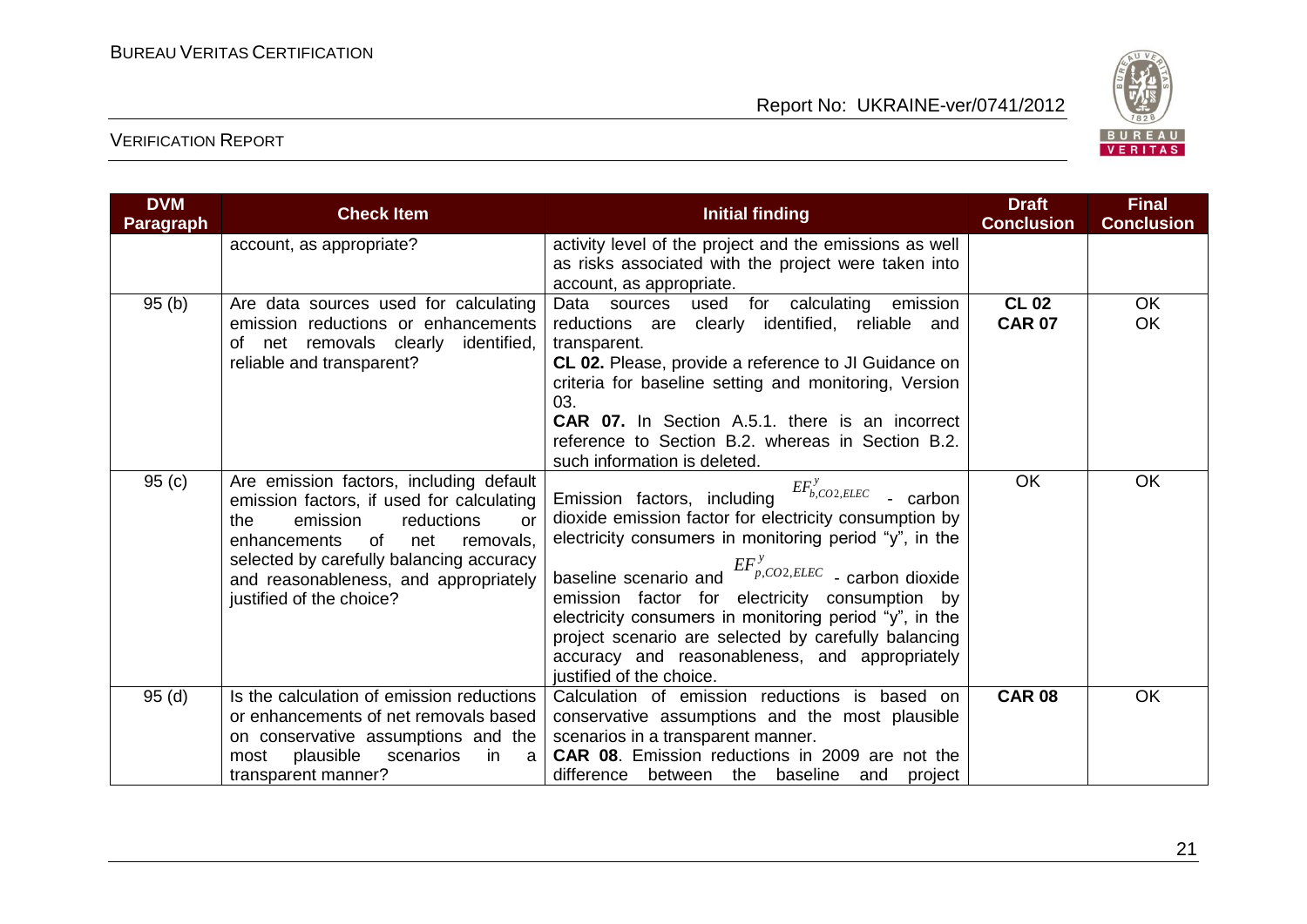

| <b>DVM</b><br><b>Paragraph</b> | <b>Check Item</b>                                                                                                                                                                                                                                                                                                                   | <b>Initial finding</b> | <b>Draft</b><br><b>Conclusion</b> | <b>Final</b><br><b>Conclusion</b> |
|--------------------------------|-------------------------------------------------------------------------------------------------------------------------------------------------------------------------------------------------------------------------------------------------------------------------------------------------------------------------------------|------------------------|-----------------------------------|-----------------------------------|
|                                |                                                                                                                                                                                                                                                                                                                                     | emissions.             |                                   |                                   |
|                                | <b>Applicable to JI SSC projects only</b>                                                                                                                                                                                                                                                                                           |                        |                                   |                                   |
| 96                             | Is the relevant threshold to be classified<br>as JI SSC project not exceeded during<br>the monitoring period on an annual<br>average basis?<br>If the threshold is exceeded, is the<br>maximum emission reduction<br>level<br>estimated in the PDD for the JI SSC<br>project or the bundle for the monitoring<br>period determined? | Not applicable         | <b>Not</b><br>applicable          | <b>Not</b><br>applicable          |
|                                | Applicable to bundled JI SSC projects only                                                                                                                                                                                                                                                                                          |                        |                                   |                                   |
| 97(a)                          | Has the composition of the bundle not   Not applicable<br>changed from that is stated in F-JI-<br><b>SSCBUNDLE?</b>                                                                                                                                                                                                                 |                        | <b>Not</b><br>applicable          | <b>Not</b><br>applicable          |
| 97(b)                          | If the determination was conducted on<br>the basis of an overall monitoring plan,<br>have the project participants submitted<br>a common monitoring report?                                                                                                                                                                         | Not applicable         | <b>Not</b><br>applicable          | <b>Not</b><br>applicable          |
| 98                             | If the monitoring is based on a<br>monitoring plan that provides for<br>overlapping monitoring periods, are the<br>monitoring periods per component of<br>the project clearly specified in the<br>monitoring report?<br>Do the monitoring periods not overlap<br>with those for which verifications were                            | Not applicable         | <b>Not</b><br>applicable          | <b>Not</b><br>applicable          |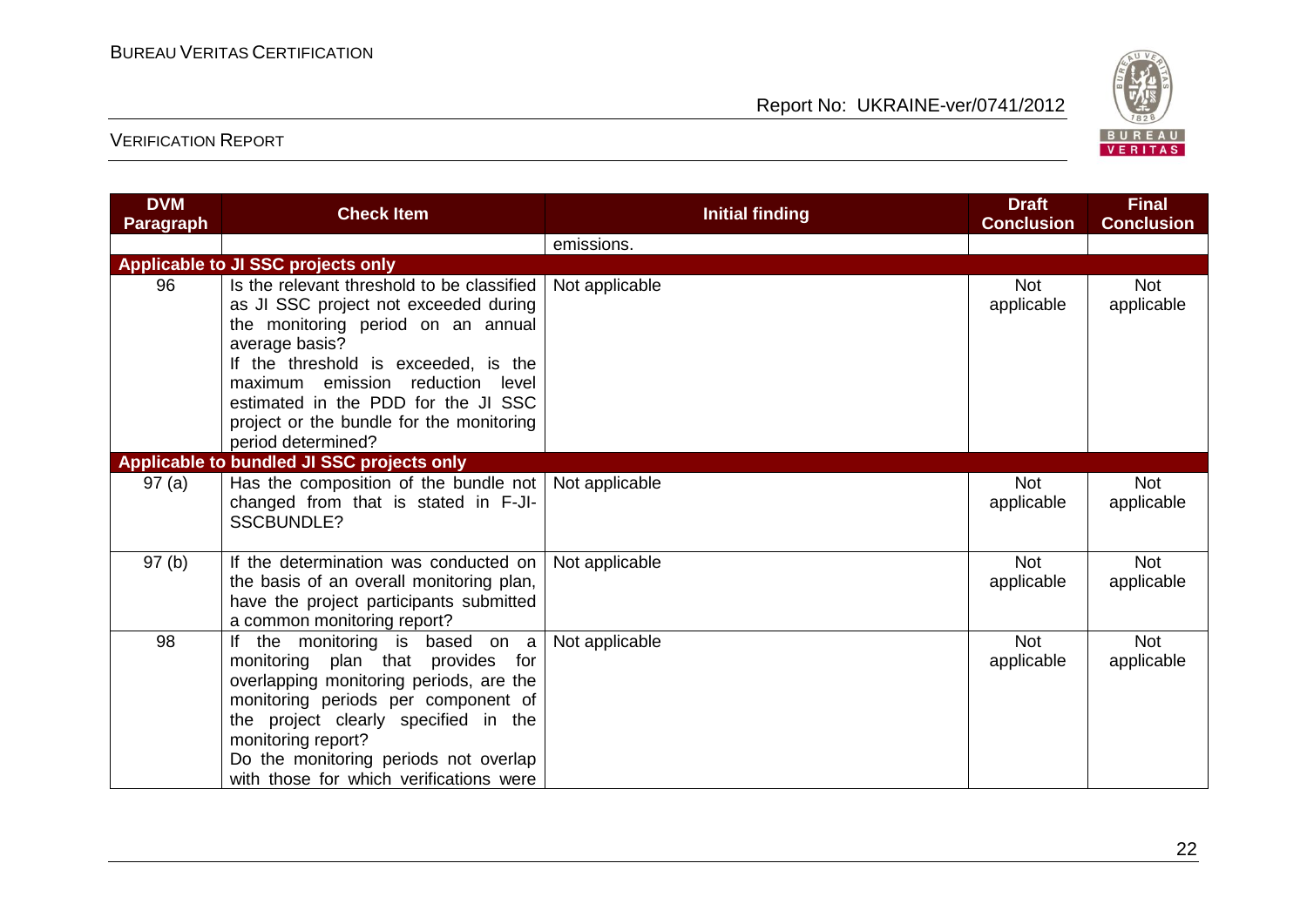

| <b>DVM</b><br><b>Paragraph</b> | <b>Check Item</b>                                                                                                                                                                                                                                                                                     | <b>Initial finding</b>                                                                                                                                                                                                                                                                                           | <b>Draft</b><br><b>Conclusion</b> | <b>Final</b><br><b>Conclusion</b> |
|--------------------------------|-------------------------------------------------------------------------------------------------------------------------------------------------------------------------------------------------------------------------------------------------------------------------------------------------------|------------------------------------------------------------------------------------------------------------------------------------------------------------------------------------------------------------------------------------------------------------------------------------------------------------------|-----------------------------------|-----------------------------------|
|                                | already deemed final in the past?                                                                                                                                                                                                                                                                     |                                                                                                                                                                                                                                                                                                                  |                                   |                                   |
|                                | <b>Revision of monitoring plan</b>                                                                                                                                                                                                                                                                    |                                                                                                                                                                                                                                                                                                                  |                                   |                                   |
|                                | Applicable only if monitoring plan is revised by project participant                                                                                                                                                                                                                                  |                                                                                                                                                                                                                                                                                                                  |                                   |                                   |
| 99(a)                          | Did the project participants provide an<br>appropriate justification for the proposed<br>revision?                                                                                                                                                                                                    | Not applicable.                                                                                                                                                                                                                                                                                                  | <b>Not</b><br>applicable          | <b>Not</b><br>applicable          |
| 99(b)                          | Does the proposed revision improve the<br>and/or<br>applicability<br>accuracy<br>0f<br>information collected compared to the<br>monitoring<br>without<br>original<br>plan<br>changing conformity with the relevant<br>rules<br>regulations<br>for<br>and<br>the<br>establishment of monitoring plans? | Not applicable                                                                                                                                                                                                                                                                                                   | <b>Not</b><br>applicable          | <b>Not</b><br>applicable          |
| Data management                |                                                                                                                                                                                                                                                                                                       |                                                                                                                                                                                                                                                                                                                  |                                   |                                   |
| 101 $(a)$                      | Is the implementation of data collection<br>procedures in accordance with the<br>monitoring plan, including the quality<br>control<br>quality<br>and<br>assurance<br>procedures?                                                                                                                      | The implementation of data collection procedures,<br>including the quality control and quality assurance<br>procedures, is in accordance with the monitoring<br>plan.                                                                                                                                            | <b>OK</b>                         | <b>OK</b>                         |
| 101(b)                         | Is the function of the<br>monitoring<br>equipment, including<br>its<br>calibration<br>status, is in order?                                                                                                                                                                                            | According to the current Law "On metrology and<br>metrological activity", all metering equipment in<br>Ukraine shall meet the specified requirements of<br>relevant standards and is subject to periodic<br>verification. Intercalibration period of Lighting logger<br>produced by Dent Instruments is 5 years. | <b>OK</b>                         | <b>OK</b>                         |
| 101 (c)                        | Are the evidence and records used for<br>the monitoring maintained in a traceable<br>manner?                                                                                                                                                                                                          | To measure the operating hours of artificial lighting<br>equipment for each relevant consumer category,                                                                                                                                                                                                          | <b>OK</b>                         | <b>OK</b>                         |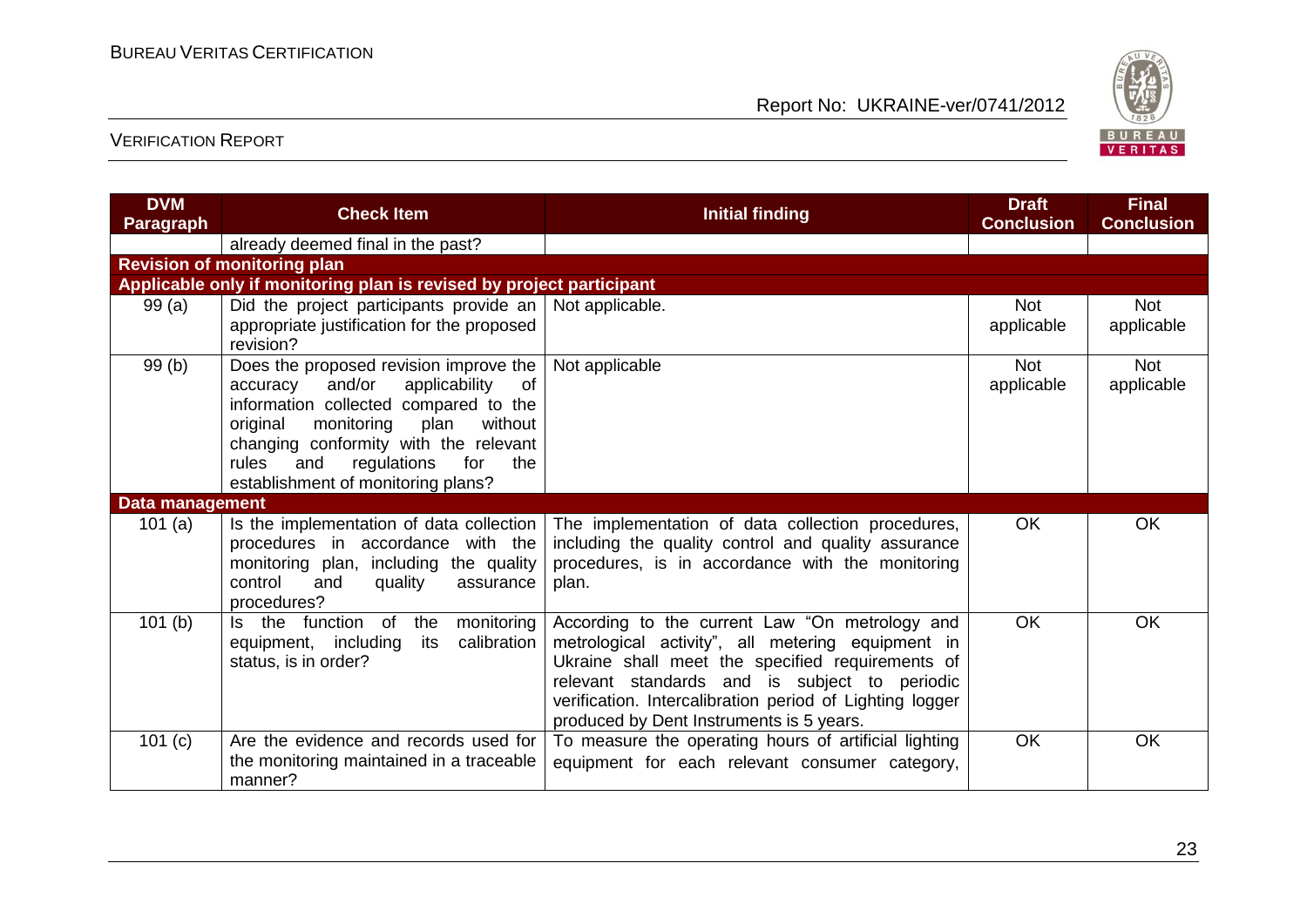

# VERIFICATION REPORT

<u>.</u>

| <b>DVM</b><br><b>Paragraph</b> | <b>Check Item</b>                                                                                          | <b>Initial finding</b>                                                                                                                                                                                                                                                                                                                                                                                                                                                                                                                                                                                                                                                                                                                                                    | <b>Draft</b><br><b>Conclusion</b> | <b>Final</b><br><b>Conclusion</b> |
|--------------------------------|------------------------------------------------------------------------------------------------------------|---------------------------------------------------------------------------------------------------------------------------------------------------------------------------------------------------------------------------------------------------------------------------------------------------------------------------------------------------------------------------------------------------------------------------------------------------------------------------------------------------------------------------------------------------------------------------------------------------------------------------------------------------------------------------------------------------------------------------------------------------------------------------|-----------------------------------|-----------------------------------|
|                                |                                                                                                            | special metering devices, loggers, were used,<br>specifically Lighting loggers* manufactured by Dent<br>Instruments (for details refer to the equipment<br>manufacturer's website). The devices are fitted out<br>with photosensors which register the presence of<br>artificial lighting and transfer the information to the<br>central computer which records in online mode the<br>schedule of operation of lighting equipment at the<br>facility where every particular logger is installed.<br>Loggers can operate in standalone mode without<br>recharge for 5 years, whereafter battery replacement<br>will be needed. The scheme of collection of data on<br>artificial lighting at the enterprises which take part in<br>the PRG is shown in Figure 1 of the MR. |                                   |                                   |
| $101$ (d)                      | Is the data collection and management<br>system for the project in accordance<br>with the monitoring plan? | The data collection and management system for the<br>project is in accordance with the monitoring plan. The<br>verification team confirms the effectiveness of the<br>existing management and operating systems and<br>considers them suitable for reliable monitoring of the<br>project.                                                                                                                                                                                                                                                                                                                                                                                                                                                                                 | OK                                | <b>OK</b>                         |
|                                | Verification regarding programs of activities (additional elements for assessment)                         |                                                                                                                                                                                                                                                                                                                                                                                                                                                                                                                                                                                                                                                                                                                                                                           |                                   |                                   |
| 102                            | Is any JPA that has not been added to $ $<br>the JI PoA not verified?                                      | Not applicable                                                                                                                                                                                                                                                                                                                                                                                                                                                                                                                                                                                                                                                                                                                                                            | <b>Not</b><br>applicable          | <b>Not</b><br>applicable          |
| 103                            | Is the verification based on the Not applicable                                                            |                                                                                                                                                                                                                                                                                                                                                                                                                                                                                                                                                                                                                                                                                                                                                                           | <b>Not</b>                        | <b>Not</b>                        |

<sup>\*</sup> [http://www.dentinstruments.com/smart\\_logger\\_meters\\_energy\\_electricity\\_metering.htm](http://www.dentinstruments.com/smart_logger_meters_energy_electricity_metering.htm)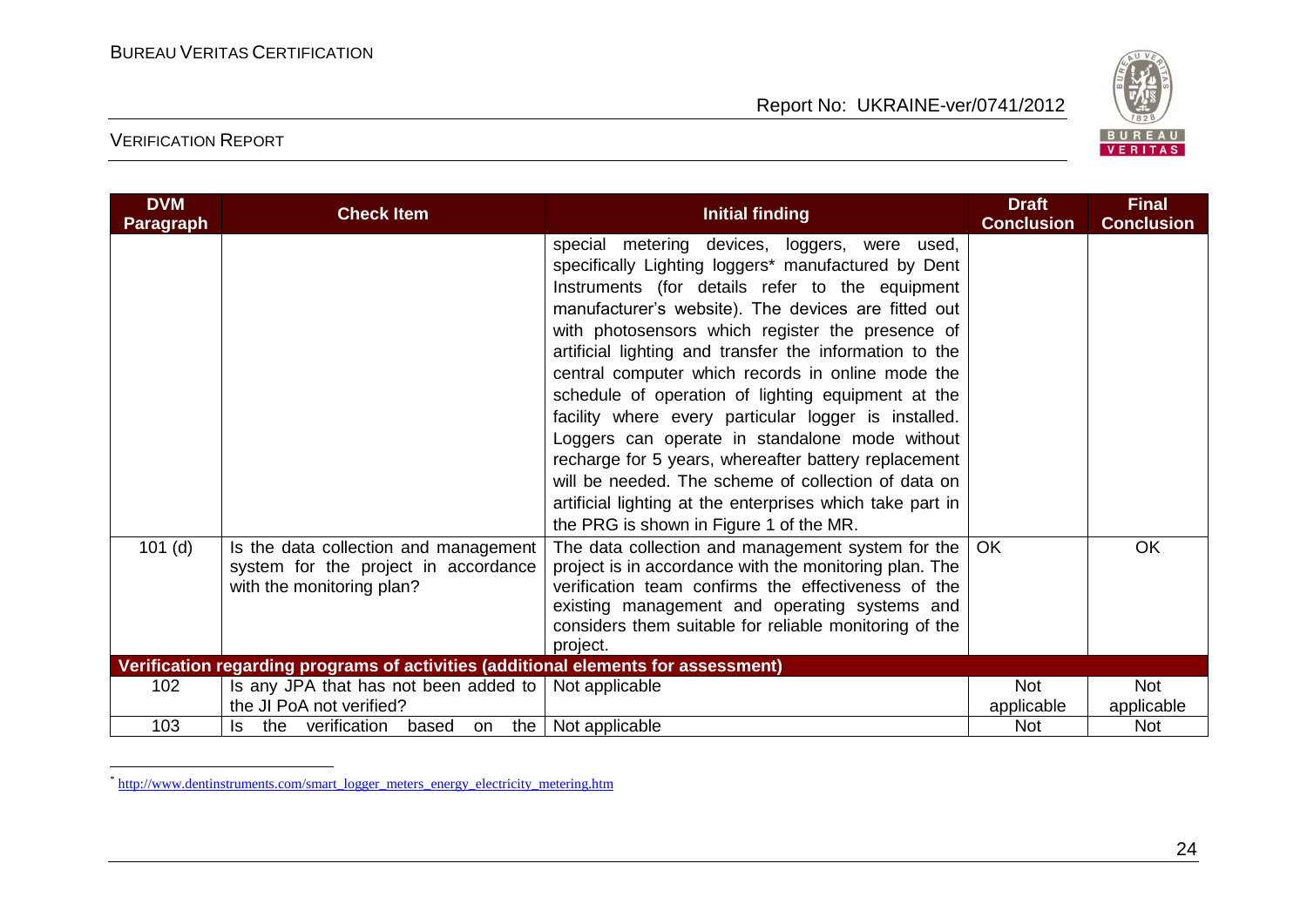

| <b>DVM</b> | <b>Check Item</b>                         | <b>Initial finding</b> | <b>Draft</b><br><b>Conclusion</b> | <b>Final</b>      |
|------------|-------------------------------------------|------------------------|-----------------------------------|-------------------|
| Paragraph  |                                           |                        |                                   | <b>Conclusion</b> |
|            | monitoring reports of all JPAs to be      |                        | applicable                        | applicable        |
|            | verified?                                 |                        |                                   |                   |
| 103        | verification ensure<br>the<br>the<br>Does | Not applicable         | <b>Not</b>                        | <b>Not</b>        |
|            | accuracy and conservativeness of the      |                        | applicable                        | applicable        |
|            | emission reductions or enhancements       |                        |                                   |                   |
|            | of removals generated by each JPA?        |                        |                                   |                   |
| 104        | Does the monitoring period not overlap    | Not applicable         | <b>Not</b>                        | <b>Not</b>        |
|            | with previous monitoring periods?         |                        | applicable                        | applicable        |
| 105        | If the AIE learns of an erroneously       | Not applicable         | <b>Not</b>                        | <b>Not</b>        |
|            | included JPA, has the AIE informed the    |                        | applicable                        | applicable        |
|            | JISC of its findings in writing?          |                        |                                   |                   |
|            |                                           |                        |                                   |                   |
|            | Applicable to sample-based approach only  |                        |                                   |                   |
| 106        | Does the sampling plan prepared by the    | Not applicable         | <b>Not</b>                        | <b>Not</b>        |
|            | AIE:                                      |                        | applicable                        | applicable        |
|            | (a) Describe its sample selection, taking |                        |                                   |                   |
|            | into                                      |                        |                                   |                   |
|            | account that:                             |                        |                                   |                   |
|            | (i) For each verification that uses a     |                        |                                   |                   |
|            | sample-based approach, the sample         |                        |                                   |                   |
|            | shall<br>sufficiently<br>selection<br>be  |                        |                                   |                   |
|            | representative of the JPAs in the JI      |                        |                                   |                   |
|            | PoA such extrapolation to all JPAs        |                        |                                   |                   |
|            | identified for that verification is       |                        |                                   |                   |
|            | reasonable,<br>taking<br>into<br>account  |                        |                                   |                   |
|            | differences among the characteristics     |                        |                                   |                   |
|            | of JPAs, such as:                         |                        |                                   |                   |
|            | - The types of JPAs;                      |                        |                                   |                   |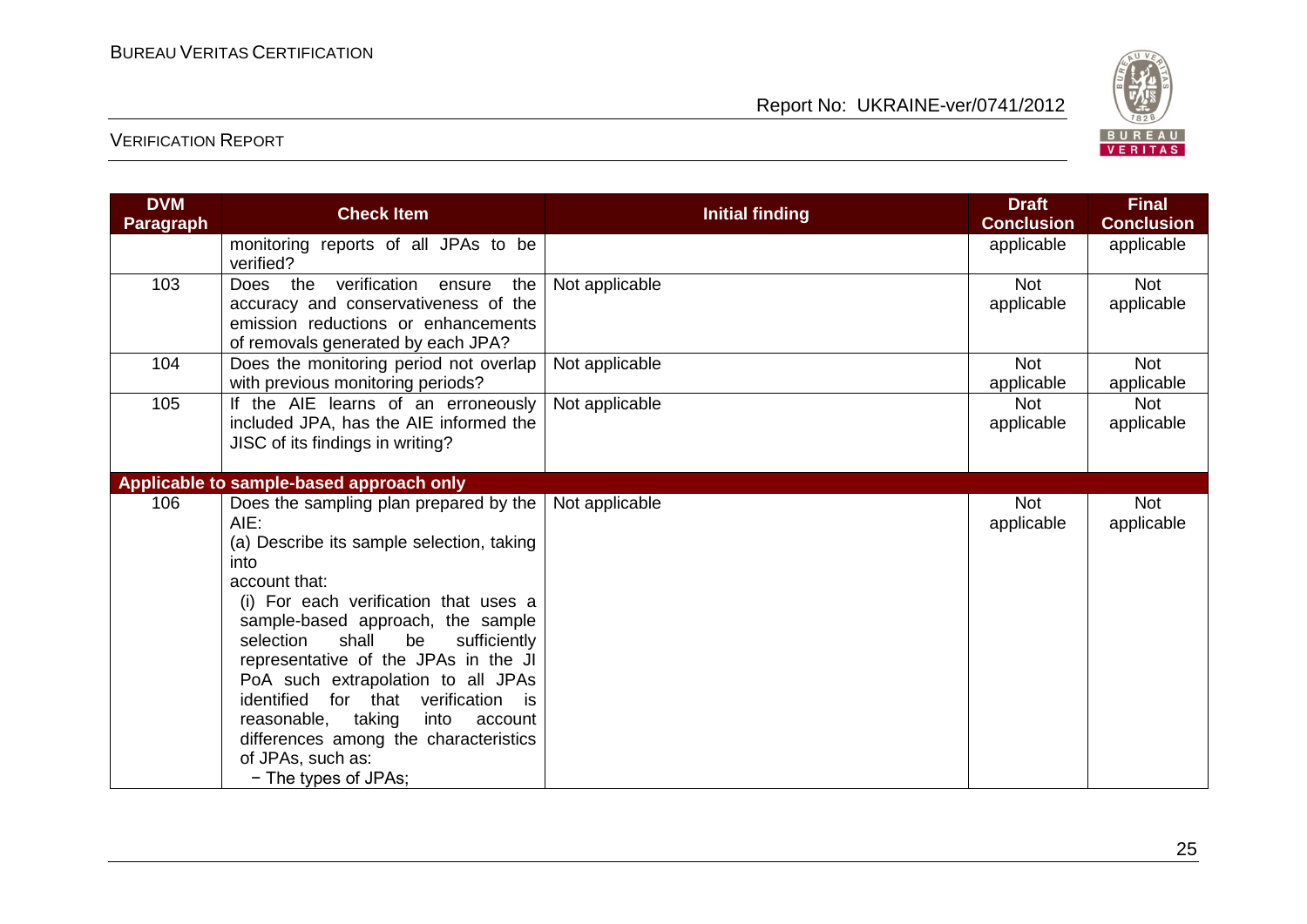

| <b>DVM</b><br>Paragraph | <b>Check Item</b>                                                                                                                                                                                                                                                                                                                                                                                       | <b>Initial finding</b> | <b>Draft</b><br><b>Conclusion</b> | <b>Final</b><br><b>Conclusion</b> |
|-------------------------|---------------------------------------------------------------------------------------------------------------------------------------------------------------------------------------------------------------------------------------------------------------------------------------------------------------------------------------------------------------------------------------------------------|------------------------|-----------------------------------|-----------------------------------|
|                         | - The complexity of the applicable<br>technologies and/or measures used;<br>- The geographical location of each<br>JPA;<br>- The amounts of expected emission<br>reductions of the JPAs being verified;<br>- The number of JPAs for which<br>emission reductions are<br>being<br>verified:<br>- The length of monitoring periods of<br>the JPAs being verified; and<br>- The samples selected for prior |                        |                                   |                                   |
| 107                     | verifications, if any?<br>the sampling plan ready for<br>ls.<br>publication through the secretariat along<br>with the verification report<br>and<br>supporting documentation?                                                                                                                                                                                                                           | Not applicable         | <b>Not</b><br>applicable          | <b>Not</b><br>applicable          |
| 108                     | Has the AIE made site inspections of at<br>least the square root of the number of<br>total JPAs, rounded to the upper whole<br>number? If the AIE makes no site<br>inspections or fewer site inspections<br>than the square root of the number of<br>total JPAs, rounded to the upper whole<br>number, then does the AIE provide a<br>reasonable<br>explanation<br>and<br>justification?                | Not applicable         | <b>Not</b><br>applicable          | <b>Not</b><br>applicable          |
| 109                     | Is the sampling plan available for                                                                                                                                                                                                                                                                                                                                                                      | Not applicable         | <b>Not</b>                        | <b>Not</b>                        |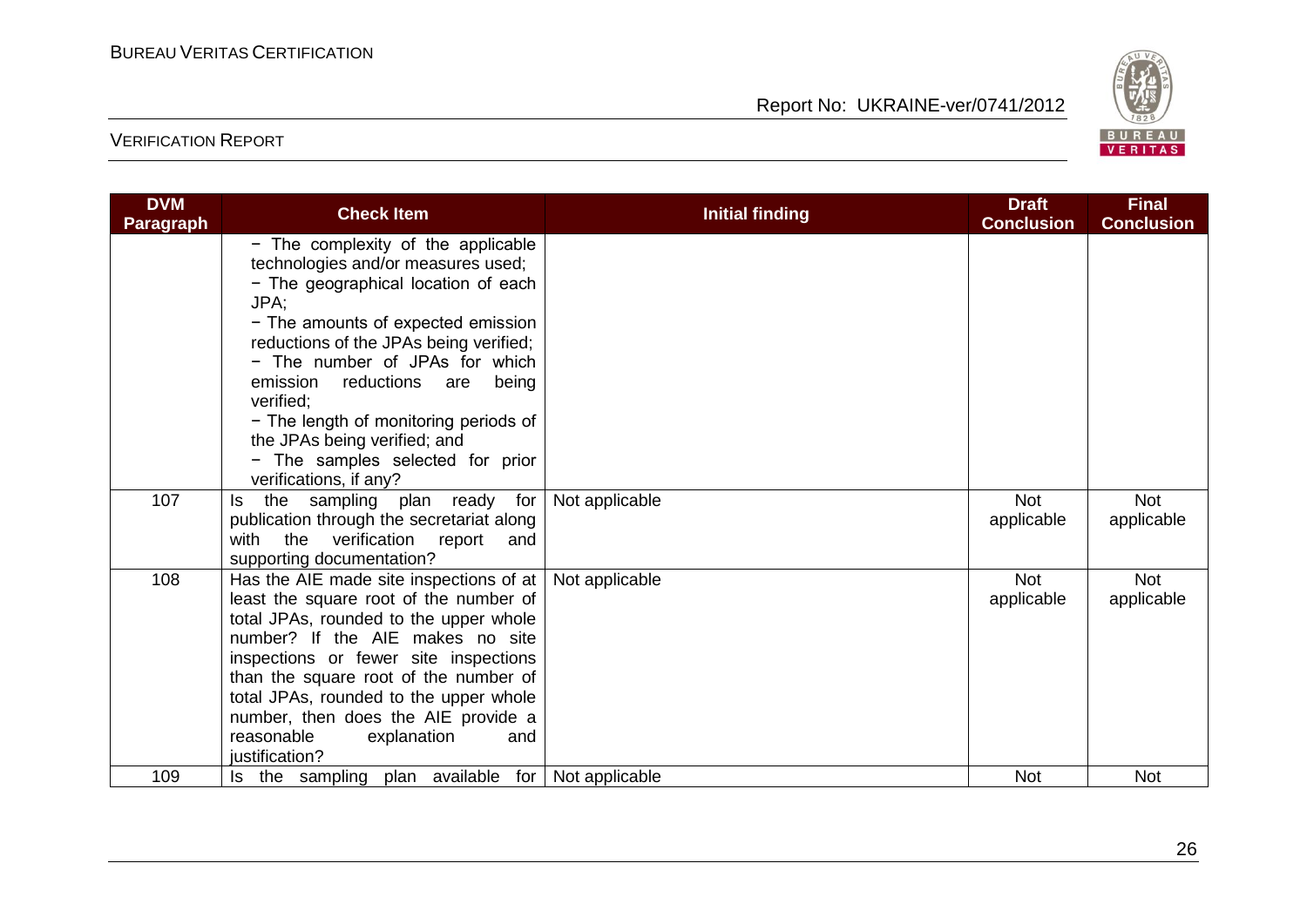

| <b>DVM</b><br><b>Paragraph</b> | <b>Check Item</b>                                                                                                                                                                                                                     | Initial finding | Draft<br><b>Conclusion</b> | <b>Final</b><br><b>Conclusion</b> |
|--------------------------------|---------------------------------------------------------------------------------------------------------------------------------------------------------------------------------------------------------------------------------------|-----------------|----------------------------|-----------------------------------|
|                                | submission to the secretariat for the<br>JISC's ex ante assessment? (Optional)                                                                                                                                                        |                 | applicable                 | applicable                        |
| 110                            | If the AIE learns of a fraudulently Not applicable<br>included JPA, a fraudulently monitored<br>JPA or an inflated number of emission<br>reductions claimed in a JI PoA, has the<br>AIE informed the JISC of the fraud in<br>writing? |                 | Not.<br>applicable         | <b>Not</b><br>applicable          |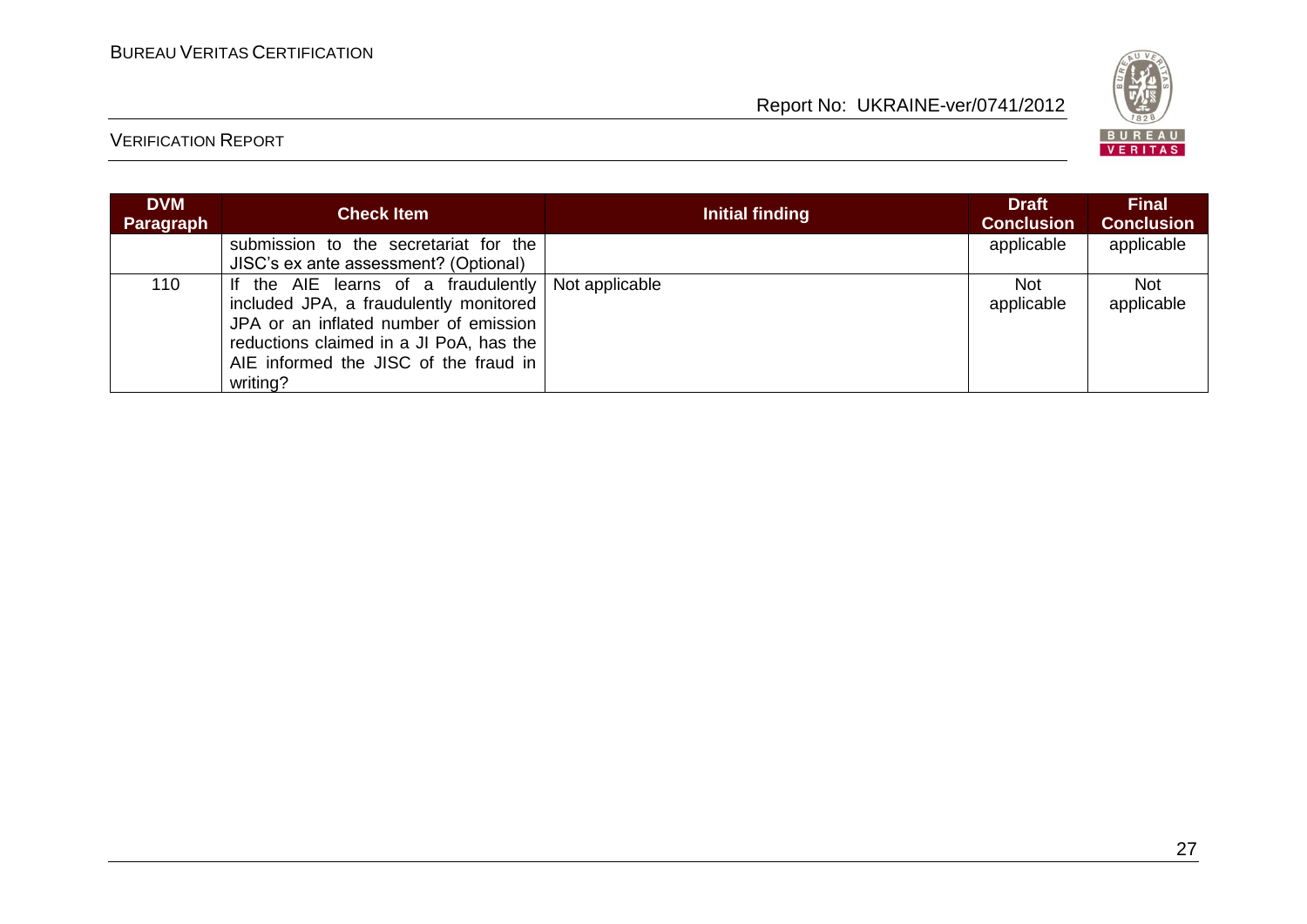

# VERIFICATION REPORT

### **Table 2. Resolution of Corrective Action and Clarification Requests**

| Draft report clarifications and corrective<br>action requests by verification team                                                               | Ref. to<br><b>checklist</b><br>question in<br>table 1 | <b>Summary of project participant</b><br>response                                                                                                                                         | <b>Verification team conclusion</b>                                                  |
|--------------------------------------------------------------------------------------------------------------------------------------------------|-------------------------------------------------------|-------------------------------------------------------------------------------------------------------------------------------------------------------------------------------------------|--------------------------------------------------------------------------------------|
| <b>CAR 01.</b> The title of authority that issued a<br>Letter of Approval from Ukraine is incorrect in<br>Section A.2. of the MR.                | 90                                                    | The Letter of Approval was issued by the<br>State Environmental Investment Agency<br>of Ukraine.                                                                                          | The issue is closed as necessary<br>corrections were made.                           |
| <b>CAR 02.</b> In Section A.3. a baseline scenario is<br>mistakenly stated, whereas information about<br>the project scenario is provided.       | 92                                                    | Relevant corrections were made. Refer to<br>the MR version 02.                                                                                                                            | The issue is closed as necessary<br>corrections were made.                           |
| <b>CAR 03.</b> Section A.3. of the MR contains an<br>incorrect reference to Section A.4.2., while<br>there is no such section in the MR.         | 92                                                    | Unnecessary information was<br>deleted.<br>Refer to the MR version 02.                                                                                                                    | The<br>closed<br>issue<br>is.<br>as<br>information<br>unnecessary<br>was<br>deleted. |
| <b>CAR 04.</b> The end date of the monitoring period<br>is not correct in some sections of the MR.                                               | 93                                                    | The end date of the monitoring period is<br>31/10/2012/                                                                                                                                   | The issue is closed as necessary<br>corrections were made.                           |
| <b>CAR 05.</b> Please, in Table 1 of the MR provide<br>information on the implemented activities in the<br>period from 01/01/2012 to 31/10/2012. | 93                                                    | Information on the implemented activities<br>the period from 01/01/2012 to<br>31/10/2012 is provided in Table 1.                                                                          | The issue is closed as necessary<br>information was provided.                        |
| <b>CAR 06.</b> Please, state the starting date of the<br>crediting period in Section A.6. of the MR.                                             | 93                                                    | The starting date of the crediting period<br>has not changed and remains the date<br>when the first emission reductions are<br>expected to be generated,<br>namely:<br>February 11, 2008. | The issue is closed as necessary<br>information was provided.                        |